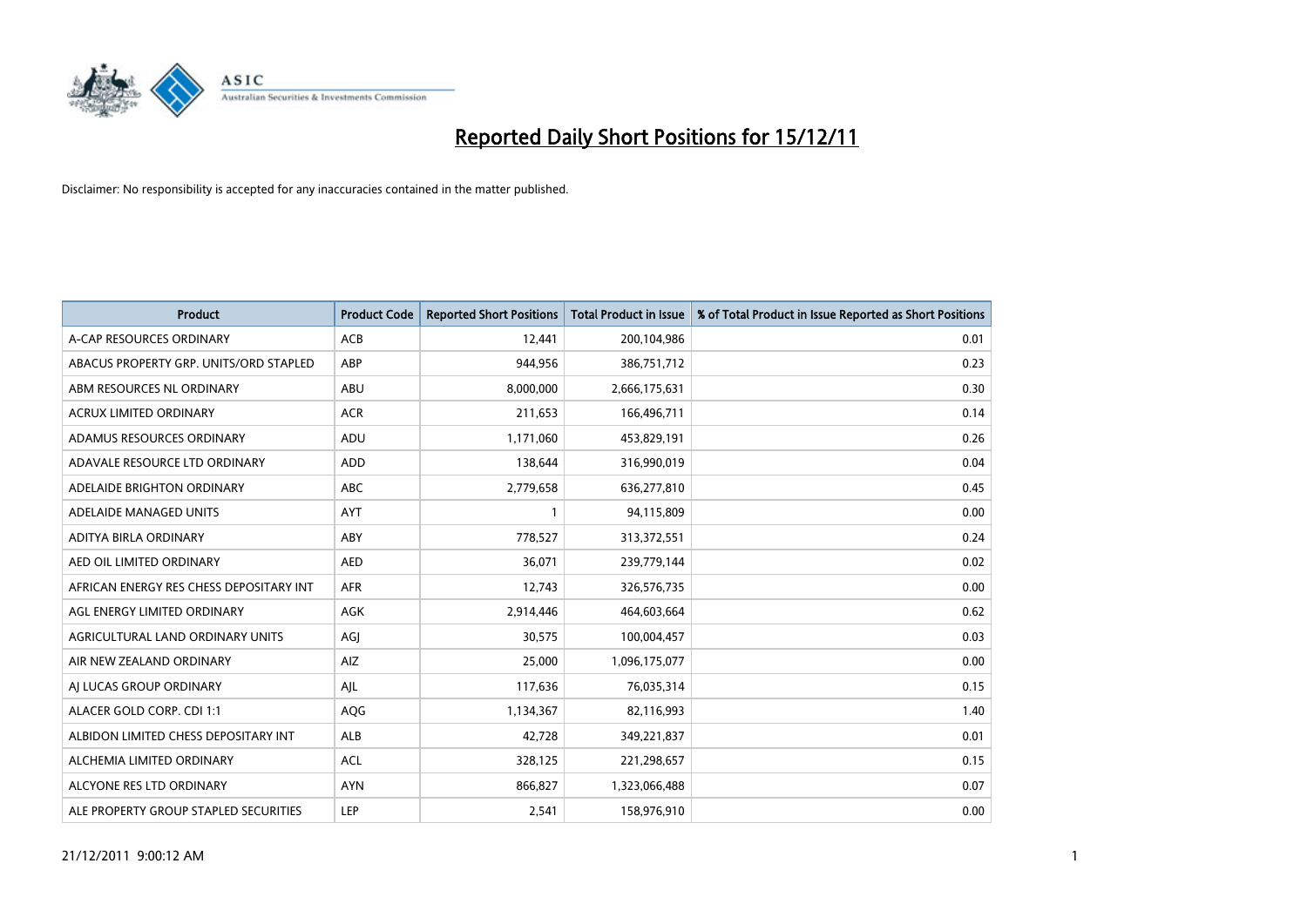

| <b>Product</b>                         | <b>Product Code</b> | <b>Reported Short Positions</b> | <b>Total Product in Issue</b> | % of Total Product in Issue Reported as Short Positions |
|----------------------------------------|---------------------|---------------------------------|-------------------------------|---------------------------------------------------------|
| ALESCO CORPORATION ORDINARY            | <b>ALS</b>          | 2,510,683                       | 94,193,403                    | 2.66                                                    |
| ALKANE RESOURCES LTD ORDINARY          | <b>ALK</b>          | 8,066,411                       | 269,028,158                   | 3.00                                                    |
| ALLIANCE RESOURCES ORDINARY            | AGS                 | 13,756                          | 341,172,309                   | 0.00                                                    |
| ALLIED GOLD MIN PLC CDI 1:1            | <b>ALD</b>          | 5,261                           | 73,165,755                    | 0.01                                                    |
| ALLIED HEALTH LTD ORDINARY             | AHZ                 | 134,528                         | 656,382,383                   | 0.02                                                    |
| ALTONA MINING LTD ORDINARY             | <b>AOH</b>          | 906,859                         | 518,687,704                   | 0.18                                                    |
| ALUMINA LIMITED ORDINARY               | <b>AWC</b>          | 37,389,577                      | 2,440,196,187                 | 1.54                                                    |
| AMADEUS ENERGY ORDINARY                | AMU                 | 454,000                         | 274,786,018                   | 0.17                                                    |
| AMALGAMATED HOLDINGS ORDINARY          | <b>AHD</b>          | 664                             | 157,480,461                   | 0.00                                                    |
| AMCOR LIMITED ORDINARY                 | <b>AMC</b>          | 5,269,072                       | 1,213,746,007                 | 0.42                                                    |
| AMP LIMITED ORDINARY                   | AMP                 | 9,037,351                       | 2,854,672,784                 | 0.28                                                    |
| AMPELLA MINING ORDINARY                | <b>AMX</b>          | 740.699                         | 205,985,108                   | 0.36                                                    |
| ANGLOGOLD ASHANTI CDI 5:1              | AGG                 | 1,000                           | 89,207,765                    | 0.00                                                    |
| ANSELL LIMITED ORDINARY                | <b>ANN</b>          | 2,792,806                       | 130,656,668                   | 2.12                                                    |
| ANTARES ENERGY LTD ORDINARY            | AZZ                 | 95,591                          | 263,000,000                   | 0.03                                                    |
| ANZ BANKING GRP LTD ORDINARY           | ANZ                 | 22,661,075                      | 2,634,777,566                 | 0.82                                                    |
| APA GROUP STAPLED SECURITIES           | <b>APA</b>          | 7,832,154                       | 639,334,625                   | 1.21                                                    |
| APEX MINERALS NL ORDINARY              | <b>AXM</b>          | 885,146                         | 5,550,243,713                 | 0.02                                                    |
| APN EUROPEAN RETAIL UNITS STAPLED SEC. | <b>AEZ</b>          | 11,832                          | 544,910,660                   | 0.00                                                    |
| APN NEWS & MEDIA ORDINARY              | <b>APN</b>          | 26,160,285                      | 630,211,415                   | 4.13                                                    |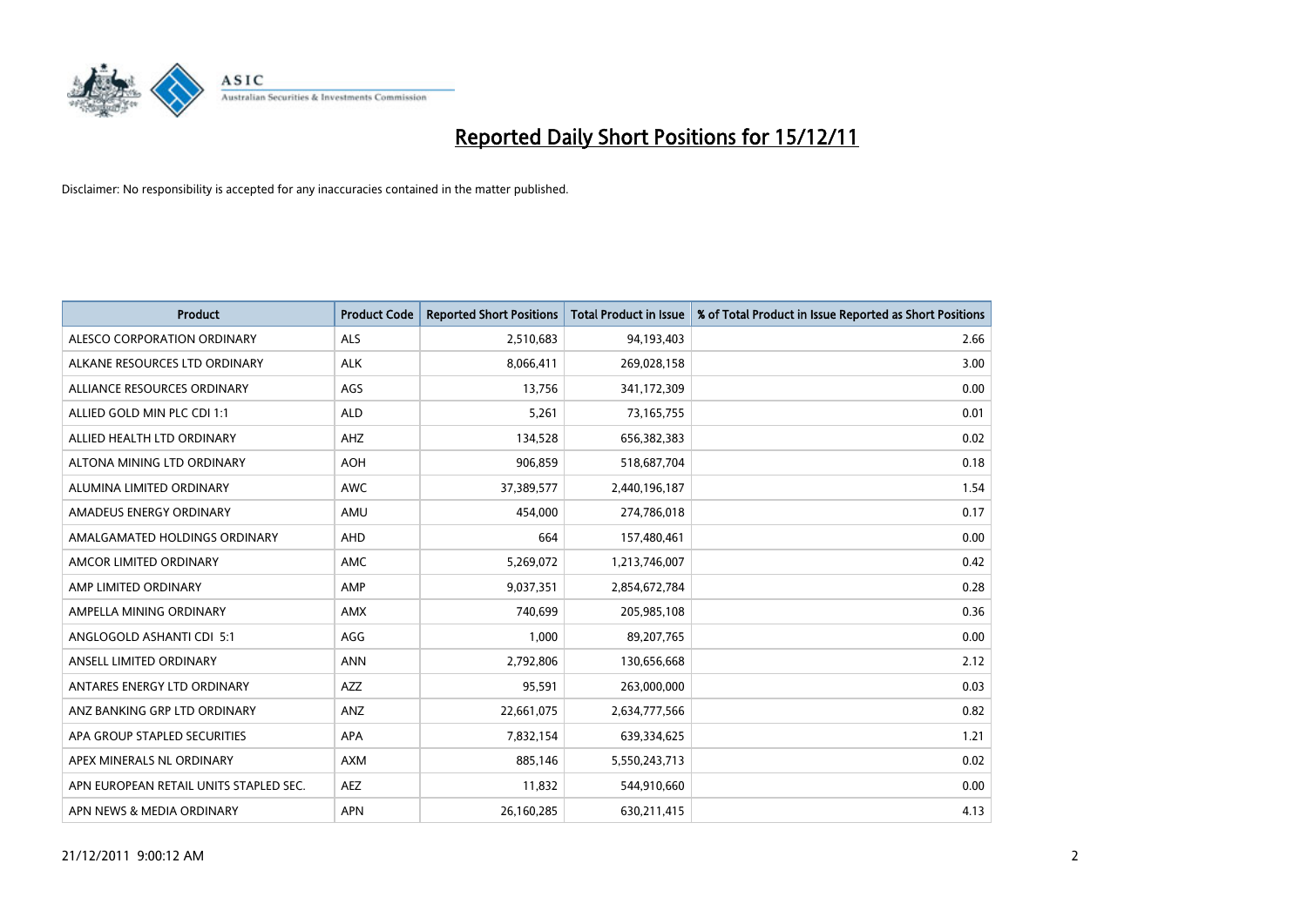

| <b>Product</b>                          | <b>Product Code</b> | <b>Reported Short Positions</b> | <b>Total Product in Issue</b> | % of Total Product in Issue Reported as Short Positions |
|-----------------------------------------|---------------------|---------------------------------|-------------------------------|---------------------------------------------------------|
| AQUARIUS PLATINUM. ORDINARY             | AQP                 | 3,648,814                       | 470,312,578                   | 0.74                                                    |
| AQUILA RESOURCES BONUS DEFERRED         | <b>AQABB</b>        | 299.645                         | 37,436,849                    | 0.78                                                    |
| AQUILA RESOURCES ORDINARY               | <b>AQA</b>          | 5,882,892                       | 374,368,499                   | 1.55                                                    |
| ARAFURA RESOURCE LTD ORDINARY           | ARU                 | 11,575,657                      | 367,980,342                   | 3.13                                                    |
| ARB CORPORATION ORDINARY                | ARP                 | 14,925                          | 72,481,302                    | 0.01                                                    |
| ARDENT LEISURE GROUP STAPLED SECURITIES | AAD                 | 178,759                         | 324,236,390                   | 0.05                                                    |
| ARISTOCRAT LEISURE ORDINARY             | <b>ALL</b>          | 21,897,778                      | 543,181,024                   | 4.05                                                    |
| <b>ASCIANO LIMITED ORDINARY</b>         | <b>AIO</b>          | 16,366,657                      | 975,385,664                   | 1.67                                                    |
| ASG GROUP LIMITED ORDINARY              | <b>ASZ</b>          | 171,613                         | 171,456,889                   | 0.10                                                    |
| ASPEN GROUP ORD/UNITS STAPLED           | <b>APZ</b>          | 1,070,008                       | 591,084,183                   | 0.18                                                    |
| ASPIRE MINING LTD ORDINARY              | <b>AKM</b>          | 571,477                         | 620,594,556                   | 0.08                                                    |
| <b>ASTON RES LTD ORDINARY</b>           | <b>AZT</b>          | 1,289,905                       | 204,668,861                   | 0.61                                                    |
| ASTRO JAP PROP GROUP STAPLED SECURITIES | AIA                 | 22,295                          | 58,445,002                    | 0.03                                                    |
| ASX LIMITED ORDINARY                    | <b>ASX</b>          | 2,490,078                       | 175,136,729                   | 1.43                                                    |
| ATLAS IRON LIMITED ORDINARY             | AGO                 | 18,010,390                      | 894,684,560                   | 1.97                                                    |
| <b>AURORA OIL &amp; GAS ORDINARY</b>    | <b>AUT</b>          | 11,305,494                      | 411,655,343                   | 2.72                                                    |
| <b>AUSDRILL LIMITED ORDINARY</b>        | <b>ASL</b>          | 91,267                          | 303,154,822                   | 0.03                                                    |
| AUSENCO LIMITED ORDINARY                | <b>AAX</b>          | 1,404,874                       | 123,258,843                   | 1.13                                                    |
| <b>AUSTAL LIMITED ORDINARY</b>          | ASB                 | 252,053                         | 188,069,638                   | 0.13                                                    |
| <b>AUSTAR UNITED ORDINARY</b>           | <b>AUN</b>          | 12,364,927                      | 1,271,505,737                 | 0.98                                                    |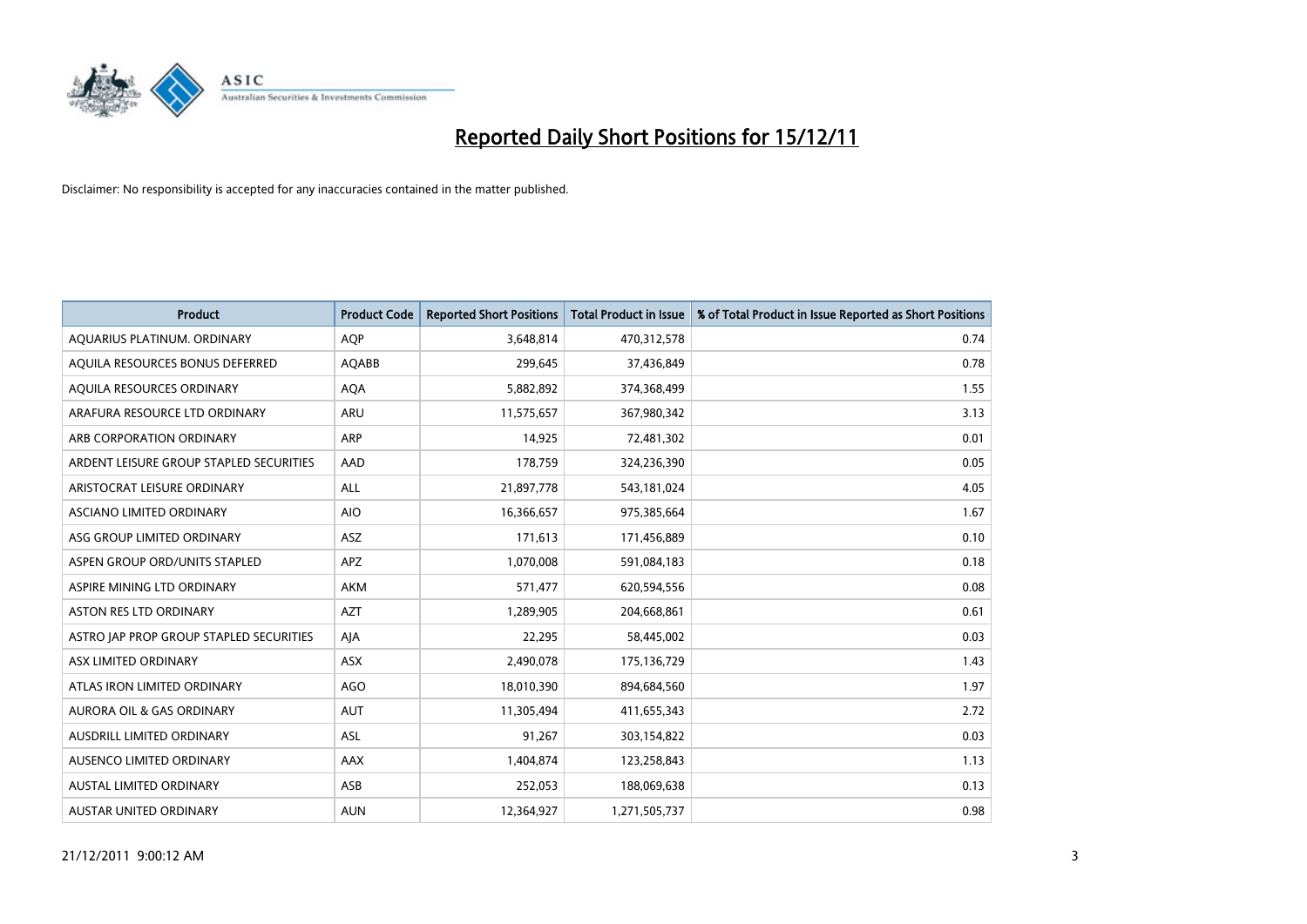

| <b>Product</b>                       | <b>Product Code</b> | <b>Reported Short Positions</b> | <b>Total Product in Issue</b> | % of Total Product in Issue Reported as Short Positions |
|--------------------------------------|---------------------|---------------------------------|-------------------------------|---------------------------------------------------------|
| AUSTBROKERS HOLDINGS ORDINARY        | <b>AUB</b>          | $\overline{2}$                  | 55,545,576                    | 0.00                                                    |
| AUSTIN ENGINEERING ORDINARY          | ANG                 | 50,073                          | 72,014,403                    | 0.06                                                    |
| <b>AUSTRALAND ASSETS ASSETS</b>      | <b>AAZPB</b>        | 1,168                           | 2,750,000                     | 0.04                                                    |
| AUSTRALAND PROPERTY STAPLED SECURITY | <b>ALZ</b>          | 519,019                         | 576,846,597                   | 0.07                                                    |
| AUSTRALIAN AGRICULT, ORDINARY        | AAC                 | 949,014                         | 312,892,824                   | 0.29                                                    |
| AUSTRALIAN EDUCATION UNITS           | <b>AEU</b>          | 625,000                         | 175,465,397                   | 0.36                                                    |
| AUSTRALIAN INFRASTR, UNITS/ORDINARY  | <b>AIX</b>          | 11,657,868                      | 620,733,944                   | 1.88                                                    |
| AUSTRALIAN MINES LTD ORDINARY        | <b>AUZ</b>          | 1,400,000                       | 636,910,317                   | 0.22                                                    |
| AUSTRALIAN PHARM, ORDINARY           | API                 | 700,790                         | 488,115,883                   | 0.14                                                    |
| AUTOMOTIVE HOLDINGS ORDINARY         | AHE                 | 4,336                           | 260,579,682                   | 0.00                                                    |
| AVEXA LIMITED ORDINARY               | <b>AVX</b>          | 243,657                         | 847,688,779                   | 0.03                                                    |
| AWE LIMITED ORDINARY                 | AWE                 | 1,631,609                       | 521,871,941                   | 0.31                                                    |
| AZUMAH RESOURCES ORDINARY            | <b>AZM</b>          | 307,464                         | 282,020,356                   | 0.11                                                    |
| <b>BANDANNA ENERGY ORDINARY</b>      | <b>BND</b>          | 1,643,389                       | 528,481,199                   | 0.31                                                    |
| BANK OF QUEENSLAND. ORDINARY         | <b>BOQ</b>          | 10,429,441                      | 225,369,547                   | 4.63                                                    |
| <b>BANNERMAN RESOURCES ORDINARY</b>  | <b>BMN</b>          | 1,226,792                       | 234,435,934                   | 0.53                                                    |
| <b>BASE RES LIMITED ORDINARY</b>     | <b>BSE</b>          | 1,321,303                       | 460,440,029                   | 0.29                                                    |
| <b>BATHURST RESOURCES ORDINARY</b>   | <b>BTU</b>          | 13,378,517                      | 689,447,997                   | 1.94                                                    |
| <b>BAUXITE RESOURCE LTD ORDINARY</b> | <b>BAU</b>          | 14.000                          | 235,379,896                   | 0.01                                                    |
| <b>BC IRON LIMITED ORDINARY</b>      | <b>BCI</b>          | 339,019                         | 95,311,000                    | 0.36                                                    |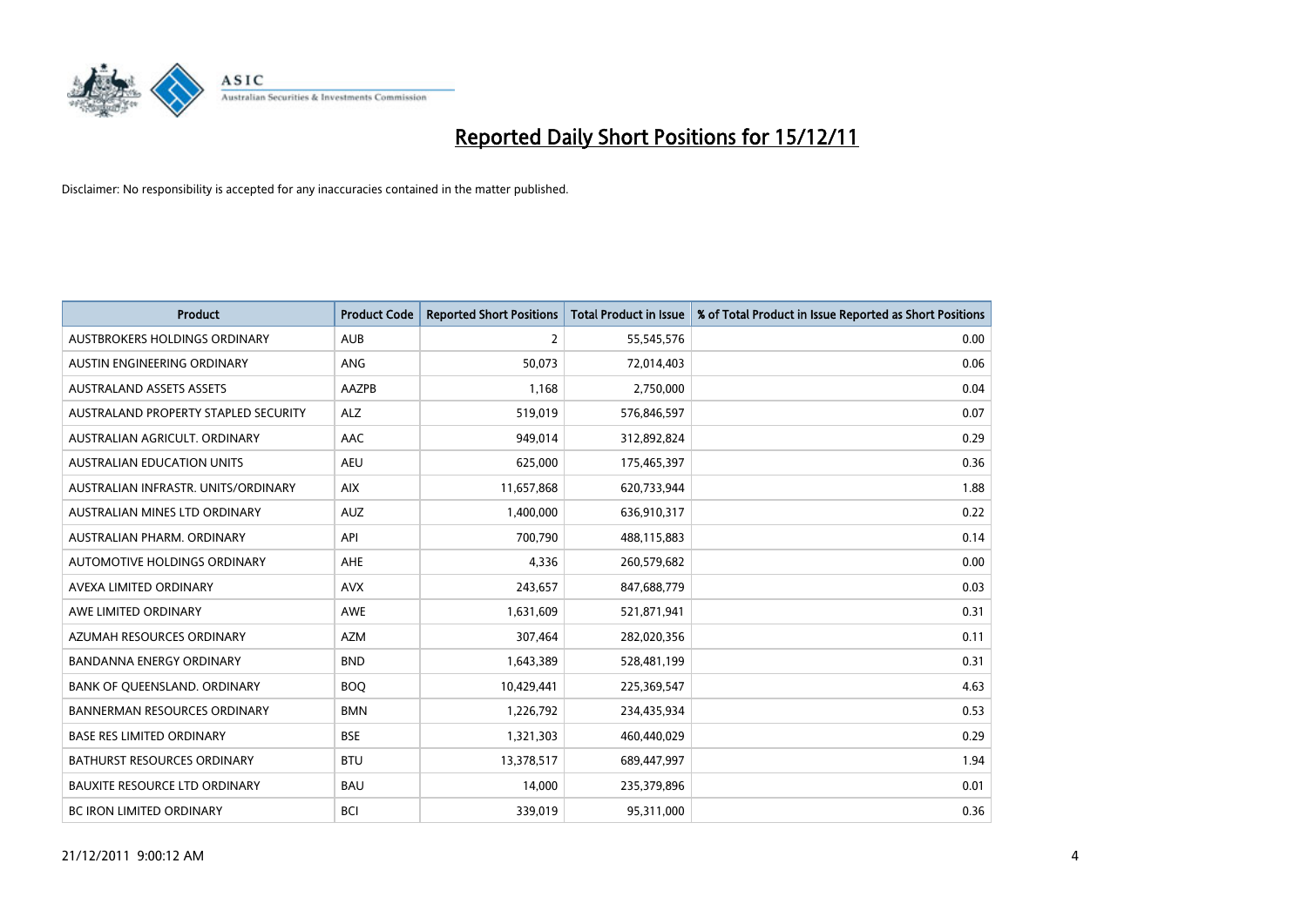

| <b>Product</b>                       | <b>Product Code</b> | <b>Reported Short Positions</b> | <b>Total Product in Issue</b> | % of Total Product in Issue Reported as Short Positions |
|--------------------------------------|---------------------|---------------------------------|-------------------------------|---------------------------------------------------------|
| BEACH ENERGY LIMITED ORDINARY        | <b>BPT</b>          | 6,224,994                       | 1,107,635,932                 | 0.57                                                    |
| BEADELL RESOURCE LTD ORDINARY        | <b>BDR</b>          | 4,908,480                       | 657,906,946                   | 0.75                                                    |
| BENDIGO AND ADELAIDE ORDINARY        | <b>BEN</b>          | 6,408,712                       | 365,831,662                   | 1.75                                                    |
| BERKELEY RESOURCES ORDINARY          | <b>BKY</b>          | 252,531                         | 174,298,273                   | 0.15                                                    |
| BETASHARES ASX RES ETF UNITS         | <b>ORE</b>          | 88,220                          | 4,219,665                     | 2.09                                                    |
| <b>BHP BILLITON LIMITED ORDINARY</b> | <b>BHP</b>          | 30,346,011                      | 3,211,496,105                 | 0.91                                                    |
| <b>BILLABONG ORDINARY</b>            | <b>BBG</b>          | 28,532,505                      | 255,102,103                   | 11.20                                                   |
| <b>BIONOMICS LIMITED ORDINARY</b>    | <b>BNO</b>          | 4,393                           | 344,751,779                   | 0.00                                                    |
| <b>BIOTA HOLDINGS ORDINARY</b>       | <b>BTA</b>          | 1,477,140                       | 181,703,711                   | 0.81                                                    |
| <b>BISALLOY STEEL ORDINARY</b>       | <b>BIS</b>          | 84.480                          | 216,455,965                   | 0.04                                                    |
| BKI INVESTMENT LTD ORDINARY          | BKI                 | 508                             | 425,549,573                   | 0.00                                                    |
| <b>BLACKTHORN RESOURCES ORDINARY</b> | <b>BTR</b>          | 35,848                          | 122,918,000                   | 0.03                                                    |
| <b>BLUESCOPE STEEL LTD ORDINARY</b>  | <b>BSL</b>          | 106,909,303                     | 2,700,192,934                 | 3.95                                                    |
| <b>BOART LONGYEAR ORDINARY</b>       | <b>BLY</b>          | 3,682,941                       | 461,163,412                   | 0.79                                                    |
| <b>BOOM LOGISTICS ORDINARY</b>       | <b>BOL</b>          | 337,999                         | 468,663,585                   | 0.07                                                    |
| BORAL LIMITED. ORDINARY              | <b>BLD</b>          | 30,624,777                      | 744,729,957                   | 4.11                                                    |
| BOTSWANA METALS LTD ORDINARY         | <b>BML</b>          | 7,000                           | 143,717,013                   | 0.00                                                    |
| <b>BOW ENERGY LIMITED ORDINARY</b>   | <b>BOW</b>          | 552,918                         | 361,926,672                   | 0.15                                                    |
| <b>BRADKEN LIMITED ORDINARY</b>      | <b>BKN</b>          | 2,378,339                       | 166,624,800                   | 1.41                                                    |
| <b>BRAMBLES LIMITED ORDINARY</b>     | <b>BXB</b>          | 13,288,539                      | 1,480,328,057                 | 0.85                                                    |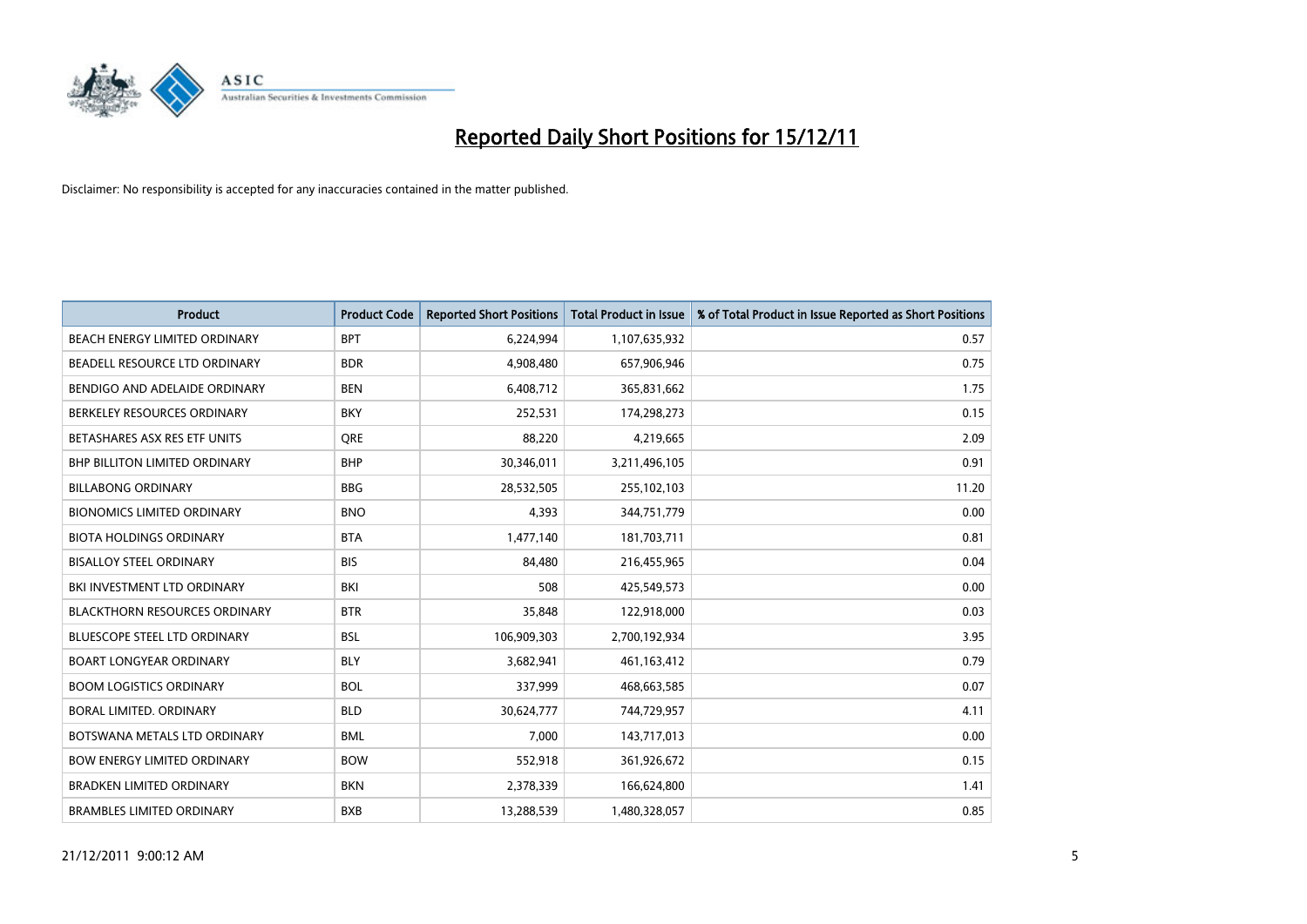

| <b>Product</b>                       | <b>Product Code</b> | <b>Reported Short Positions</b> | <b>Total Product in Issue</b> | % of Total Product in Issue Reported as Short Positions |
|--------------------------------------|---------------------|---------------------------------|-------------------------------|---------------------------------------------------------|
| <b>BREVILLE GROUP LTD ORDINARY</b>   | <b>BRG</b>          | 2,739                           | 130,095,322                   | 0.00                                                    |
| BRICKWORKS LIMITED ORDINARY          | <b>BKW</b>          | 54,686                          | 147,567,333                   | 0.03                                                    |
| <b>BROCKMAN RESOURCES ORDINARY</b>   | <b>BRM</b>          | 97,197                          | 144,803,151                   | 0.06                                                    |
| BT INVESTMENT MNGMNT ORDINARY        | <b>BTT</b>          | 1,129,865                       | 267,906,977                   | 0.42                                                    |
| <b>BURU ENERGY ORDINARY</b>          | <b>BRU</b>          | 1,145,242                       | 214,625,477                   | 0.54                                                    |
| <b>BWP TRUST ORDINARY UNITS</b>      | <b>BWP</b>          | 315,669                         | 520,012,793                   | 0.06                                                    |
| CABCHARGE AUSTRALIA ORDINARY         | CAB                 | 545,304                         | 120,437,014                   | 0.45                                                    |
| CALTEX AUSTRALIA ORDINARY            | <b>CTX</b>          | 6,362,619                       | 270,000,000                   | 2.35                                                    |
| CAMPBELL BROTHERS ORDINARY           | <b>CPB</b>          | 697,287                         | 67,503,411                    | 1.02                                                    |
| CAPE LAMBERT RES LTD ORDINARY        | <b>CFE</b>          | 718,012                         | 688,108,792                   | 0.10                                                    |
| CARABELLA RES LTD ORDINARY           | <b>CLR</b>          | 3,327                           | 123,101,882                   | 0.00                                                    |
| <b>CARBINE TUNGSTEN ORDINARY</b>     | <b>CNO</b>          | 56,758                          | 215,802,149                   | 0.03                                                    |
| <b>CARBON ENERGY ORDINARY</b>        | <b>CNX</b>          | 490,079                         | 768,126,960                   | 0.06                                                    |
| <b>CARDNO LIMITED ORDINARY</b>       | CDD                 | 6,551                           | 112,645,932                   | 0.00                                                    |
| CARNARVON PETROLEUM ORDINARY         | <b>CVN</b>          | 1,742,806                       | 693,320,634                   | 0.25                                                    |
| CARNEGIE WAVE ENERGY ORDINARY        | <b>CWE</b>          | 83,000                          | 901,487,627                   | 0.01                                                    |
| <b>CARPATHIAN RESOURCES ORDINARY</b> | <b>CPN</b>          | 75,000                          | 304,535,101                   | 0.02                                                    |
| CARPENTARIA EXP. LTD ORDINARY        | CAP                 | 9,777                           | 98,991,301                    | 0.01                                                    |
| CARSALES.COM LTD ORDINARY            | <b>CRZ</b>          | 12,851,892                      | 234,011,831                   | 5.50                                                    |
| <b>CASH CONVERTERS ORDINARY</b>      | CCV                 | 55.296                          | 379,761,025                   | 0.01                                                    |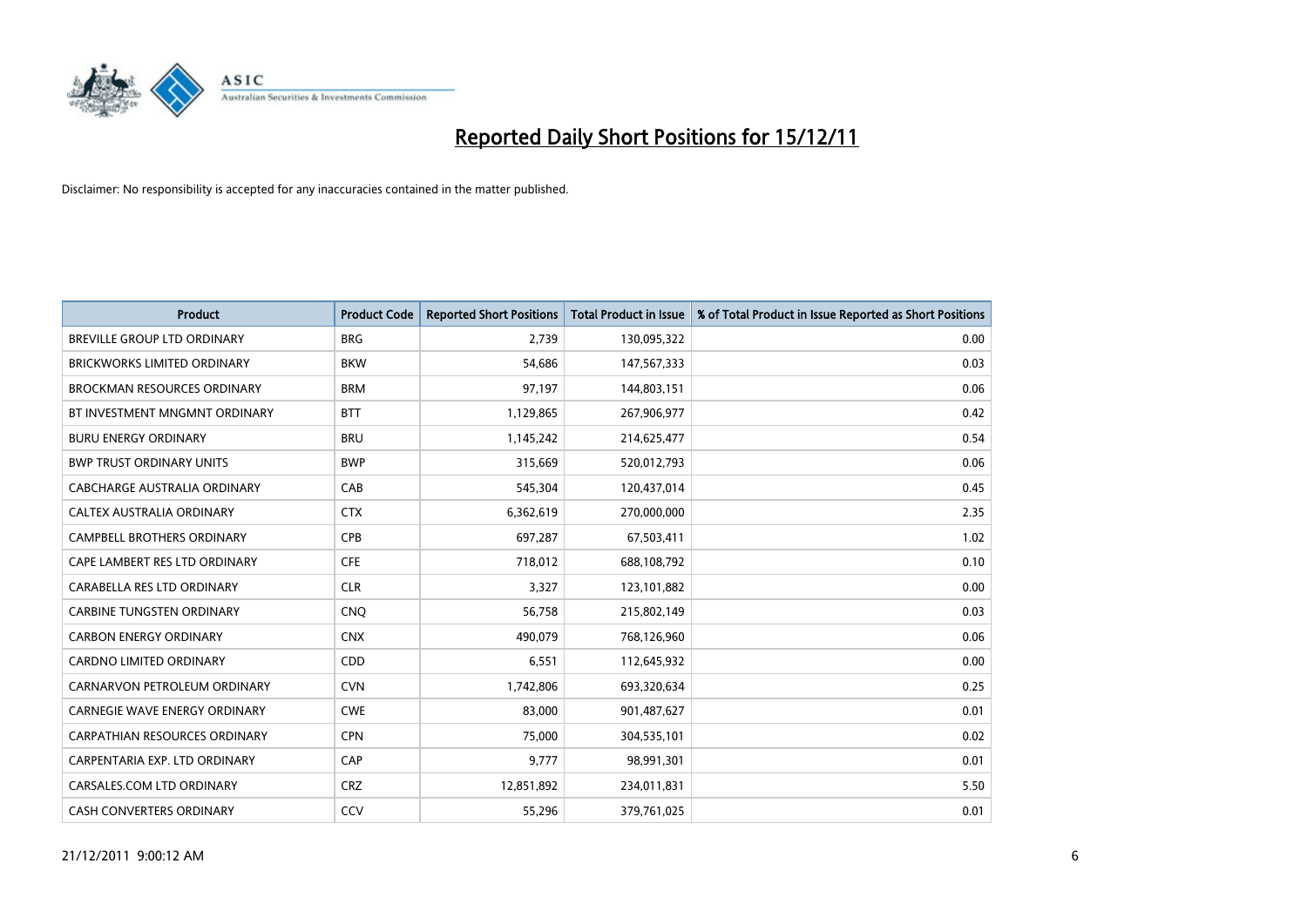

| <b>Product</b>                           | <b>Product Code</b> | <b>Reported Short Positions</b> | Total Product in Issue | % of Total Product in Issue Reported as Short Positions |
|------------------------------------------|---------------------|---------------------------------|------------------------|---------------------------------------------------------|
| <b>CASPIAN OIL &amp; GAS ORDINARY</b>    | <b>CIG</b>          | 50.000                          | 1,331,500,513          | 0.00                                                    |
| <b>CELLNET GROUP ORDINARY</b>            | <b>CLT</b>          | 1,342                           | 60,978,107             | 0.00                                                    |
| <b>CENTRAL PETROLEUM ORDINARY</b>        | <b>CTP</b>          | 11,455                          | 1,073,304,842          | 0.00                                                    |
| CENTRO PROPERTIES UNITS/ORD STAPLED      | <b>CNP</b>          | 2,537                           | 972,414,514            | 0.00                                                    |
| CENTRO RETAIL AUST ORD/UNIT STAPLED SEC  | <b>CRF</b>          | 714,303                         | 1,340,723,189          | 0.05                                                    |
| CENTRO RETAIL GROUP STAPLED SECURITIES   | <b>CER</b>          | 520,481                         | 2,286,399,424          | 0.02                                                    |
| <b>CERAMIC FUEL CELLS ORDINARY</b>       | CFU                 | 357,432                         | 1,366,298,863          | 0.03                                                    |
| <b>CFS RETAIL PROPERTY UNITS</b>         | <b>CFX</b>          | 82,989,250                      | 2,839,591,911          | 2.93                                                    |
| CGA MINING LIMITED ORDINARY              | <b>CGX</b>          | 9,066                           | 333,475,726            | 0.00                                                    |
| <b>CHALICE GOLD MINES ORDINARY</b>       | <b>CHN</b>          | 200                             | 250,030,886            | 0.00                                                    |
| CHALLENGER DIV.PRO. STAPLED UNITS        | <b>CDI</b>          | 96,520                          | 883,903,667            | 0.00                                                    |
| <b>CHALLENGER INFRAST, STAPLED UNITS</b> | <b>CIF</b>          | 45,571                          | 316,223,785            | 0.01                                                    |
| <b>CHALLENGER LIMITED ORDINARY</b>       | CGF                 | 6,759,773                       | 552,513,723            | 1.23                                                    |
| <b>CHANDLER MACLEOD LTD ORDINARY</b>     | <b>CMG</b>          | 11,970                          | 466,466,720            | 0.00                                                    |
| CHARTER HALL GROUP STAPLED US PROHIBIT.  | <b>CHC</b>          | 263,538                         | 308,040,283            | 0.08                                                    |
| <b>CHARTER HALL OFFICE UNIT</b>          | C <sub>O</sub> O    | 5,872,652                       | 493,319,730            | 1.17                                                    |
| <b>CHARTER HALL RETAIL UNITS</b>         | <b>COR</b>          | 1,516,243                       | 299,628,571            | 0.51                                                    |
| <b>CHORUS LIMITED ORDINARY</b>           | <b>CNU</b>          | 1,945,671                       | 385,082,123            | 0.49                                                    |
| CITIGOLD CORP LTD ORDINARY               | <b>CTO</b>          | 1,682,665                       | 1,105,078,301          | 0.15                                                    |
| CLINUVEL PHARMACEUT. ORDINARY            | CUV                 | 4.127                           | 30,844,206             | 0.01                                                    |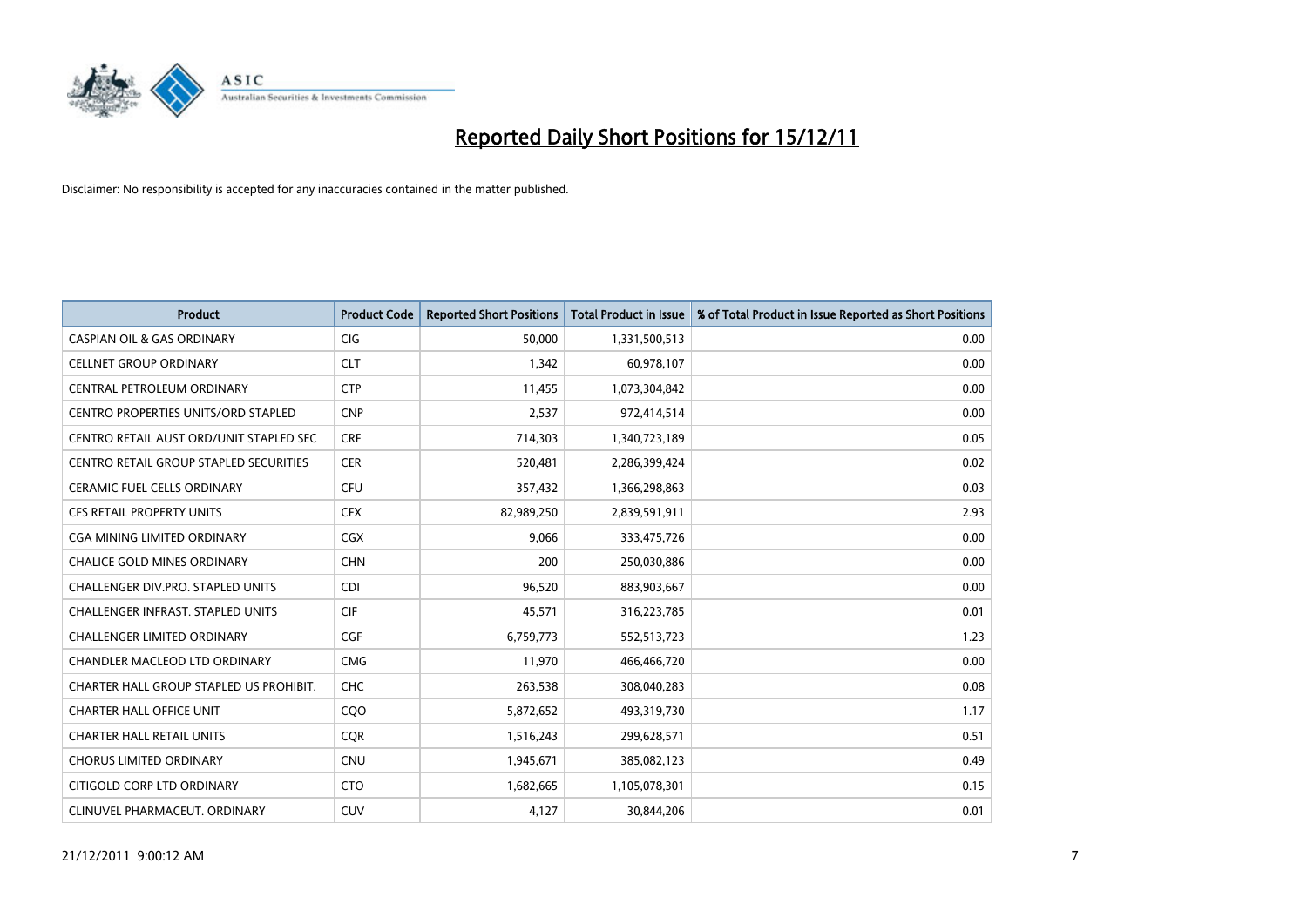

| <b>Product</b>                          | <b>Product Code</b> | <b>Reported Short Positions</b> | <b>Total Product in Issue</b> | % of Total Product in Issue Reported as Short Positions |
|-----------------------------------------|---------------------|---------------------------------|-------------------------------|---------------------------------------------------------|
| <b>CLOUGH LIMITED ORDINARY</b>          | <b>CLO</b>          | 129,914                         | 769,416,269                   | 0.02                                                    |
| <b>COAL &amp; ALLIED ORDINARY</b>       | <b>CNA</b>          | 5,619                           | 86,584,735                    | 0.01                                                    |
| COAL OF AFRICA LTD ORDINARY             | <b>CZA</b>          | 488,833                         | 611,960,610                   | 0.07                                                    |
| COALSPUR MINES LTD ORDINARY             | <b>CPL</b>          | 797,867                         | 579,768,744                   | 0.13                                                    |
| <b>COBAR CONSOLIDATED ORDINARY</b>      | CCU                 | 47,942                          | 205,783,037                   | 0.02                                                    |
| COCA-COLA AMATIL ORDINARY               | <b>CCL</b>          | 10,935,605                      | 759,567,552                   | 1.41                                                    |
| <b>COCHLEAR LIMITED ORDINARY</b>        | <b>COH</b>          | 3,477,576                       | 56,902,433                    | 6.11                                                    |
| <b>COCKATOO COAL ORDINARY</b>           | <b>COK</b>          | 7,010,350                       | 1,016,196,908                 | 0.67                                                    |
| <b>COFFEY INTERNATIONAL ORDINARY</b>    | <b>COF</b>          | 11,495                          | 239,260,027                   | 0.00                                                    |
| <b>COKAL LTD ORDINARY</b>               | <b>CKA</b>          | 412,719                         | 149,245,134                   | 0.27                                                    |
| COMMONWEALTH BANK, ORDINARY             | <b>CBA</b>          | 32,407,095                      | 1,581,280,593                 | 2.05                                                    |
| <b>COMMONWEALTH PROP ORDINARY UNITS</b> | <b>CPA</b>          | 27,147,239                      | 2,458,123,552                 | 1.08                                                    |
| <b>COMPASS RESOURCES ORDINARY</b>       | <b>CMR</b>          | 115,000                         | 1,403,744,100                 | 0.00                                                    |
| <b>COMPUTERSHARE LTD ORDINARY</b>       | <b>CPU</b>          | 5,116,805                       | 555,664,059                   | 0.88                                                    |
| CONSOLIDATED MEDIA, ORDINARY            | <b>CMI</b>          | 1,523,663                       | 561,834,996                   | 0.27                                                    |
| CONTANGO MICROCAP ORDINARY              | <b>CTN</b>          | 7,500                           | 147,467,406                   | 0.01                                                    |
| CONTINENTAL COAL LTD ORDINARY           | CCC                 | 45,735                          | 399,224,054                   | 0.01                                                    |
| <b>COOPER ENERGY LTD ORDINARY</b>       | COE                 | 1,489,539                       | 292,576,001                   | 0.51                                                    |
| <b>COPPER STRIKE LTD ORDINARY</b>       | <b>CSE</b>          | 714                             | 129,455,571                   | 0.00                                                    |
| <b>CORDLIFE LIMITED ORDINARY</b>        | CBB                 |                                 | 150,887,354                   | 0.00                                                    |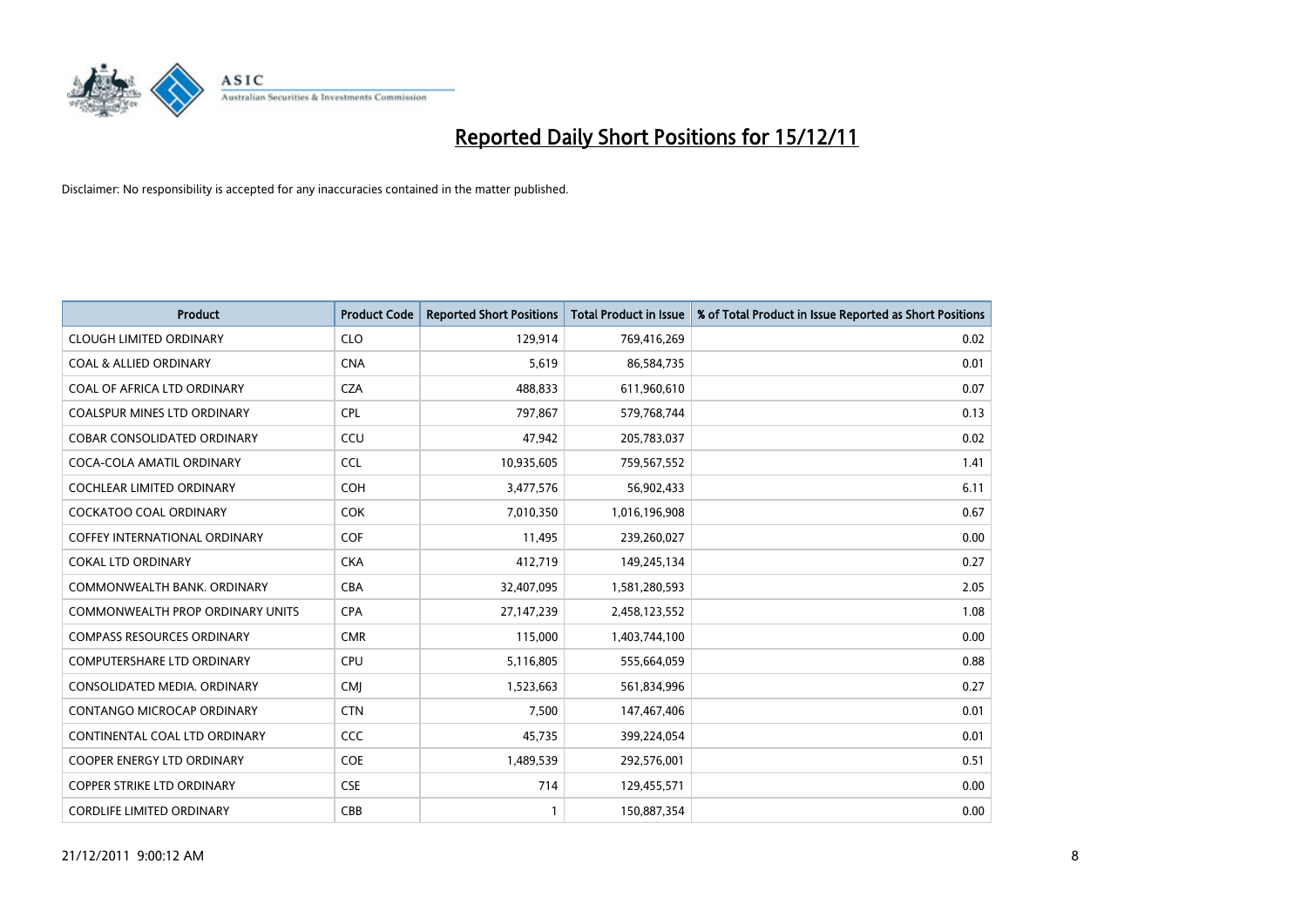

| <b>Product</b>                          | <b>Product Code</b> | <b>Reported Short Positions</b> | <b>Total Product in Issue</b> | % of Total Product in Issue Reported as Short Positions |
|-----------------------------------------|---------------------|---------------------------------|-------------------------------|---------------------------------------------------------|
| <b>CREDIT CORP GROUP ORDINARY</b>       | <b>CCP</b>          | 19,660                          | 45,571,114                    | 0.04                                                    |
| <b>CROMWELL PROP STAPLED SECURITIES</b> | <b>CMW</b>          | 420,748                         | 968,904,031                   | 0.04                                                    |
| <b>CROWN LIMITED ORDINARY</b>           | <b>CWN</b>          | 1,896,453                       | 728,394,185                   | 0.26                                                    |
| <b>CSG LIMITED ORDINARY</b>             | CSV                 | 549,736                         | 282,567,499                   | 0.20                                                    |
| <b>CSL LIMITED ORDINARY</b>             | <b>CSL</b>          | 6,046,505                       | 523,403,301                   | 1.16                                                    |
| <b>CSR LIMITED ORDINARY</b>             | <b>CSR</b>          | 18,282,830                      | 506,000,315                   | 3.61                                                    |
| <b>CUDECO LIMITED ORDINARY</b>          | CDU                 | 2,171,564                       | 159,849,865                   | 1.35                                                    |
| DART ENERGY LTD ORDINARY                | <b>DTE</b>          | 5,813,912                       | 734,931,470                   | 0.80                                                    |
| DAVID JONES LIMITED ORDINARY            | <b>DJS</b>          | 51,356,556                      | 524,940,325                   | 9.78                                                    |
| DECMIL GROUP LIMITED ORDINARY           | <b>DCG</b>          | 131,901                         | 155,197,858                   | 0.08                                                    |
| DEEP YELLOW LIMITED ORDINARY            | <b>DYL</b>          | 15,876                          | 1,128,736,403                 | 0.00                                                    |
| DEVINE LIMITED ORDINARY                 | <b>DVN</b>          | 1,011                           | 158,730,556                   | 0.00                                                    |
| DEXUS PROPERTY GROUP STAPLED UNITS      | <b>DXS</b>          | 21,962,654                      | 4,839,024,176                 | 0.44                                                    |
| DISCOVERY METALS LTD ORDINARY           | <b>DML</b>          | 7,785,562                       | 440,128,231                   | 1.76                                                    |
| DOMINO PIZZA ENTERPR ORDINARY           | <b>DMP</b>          | 40,300                          | 69,174,674                    | 0.05                                                    |
| DOWNER EDI LIMITED ORDINARY             | <b>DOW</b>          | 6,070,810                       | 429,100,296                   | 1.39                                                    |
| DUET GROUP STAPLED US PROHIBIT.         | <b>DUE</b>          | 10,196,374                      | 1,091,628,341                 | 0.95                                                    |
| DULUXGROUP LIMITED ORDINARY             | <b>DLX</b>          | 10,844,088                      | 367,456,259                   | 2.93                                                    |
| <b>DWS LTD ORDINARY</b>                 | <b>DWS</b>          | 1,381                           | 132,362,763                   | 0.00                                                    |
| ECHO ENTERTAINMENT ORDINARY             | EGP                 | 6,250,923                       | 688,019,737                   | 0.89                                                    |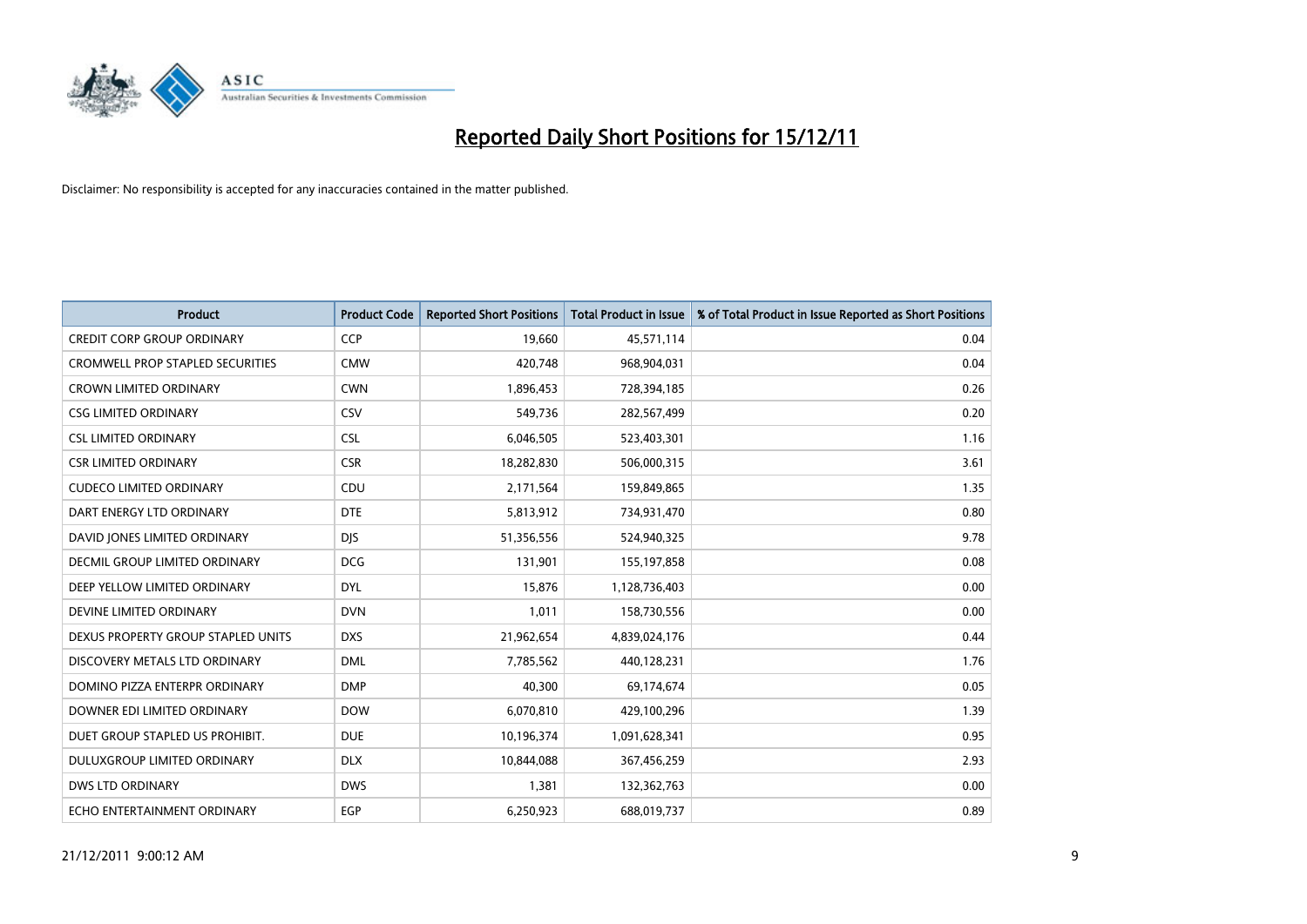

| <b>Product</b>                       | <b>Product Code</b> | <b>Reported Short Positions</b> | <b>Total Product in Issue</b> | % of Total Product in Issue Reported as Short Positions |
|--------------------------------------|---------------------|---------------------------------|-------------------------------|---------------------------------------------------------|
| <b>ELDERS LIMITED ORDINARY</b>       | <b>ELD</b>          | 15,983,797                      | 448,598,480                   | 3.55                                                    |
| ELDORADO GOLD CORP CDI 1:1           | EAU                 | 36,138                          | 9,406,121                     | 0.38                                                    |
| ELEMENTAL MINERALS ORDINARY          | <b>ELM</b>          | 488,800                         | 224,948,825                   | 0.21                                                    |
| ELEMENTOS LIMITED ORDINARY           | <b>ELT</b>          | 16                              | 77,068,979                    | 0.00                                                    |
| ELIXIR PETROLEUM LTD ORDINARY        | <b>EXR</b>          | 324,400                         | 217,288,472                   | 0.15                                                    |
| <b>EMECO HOLDINGS ORDINARY</b>       | <b>EHL</b>          | 1,602,616                       | 631,237,586                   | 0.26                                                    |
| <b>EMMERSON RESOURCES ORDINARY</b>   | <b>ERM</b>          | 64,804                          | 257,244,302                   | 0.03                                                    |
| <b>ENDEAVOUR MIN CORP CDI 1:1</b>    | <b>EVR</b>          | 514,051                         | 129,341,319                   | 0.38                                                    |
| <b>ENERGY RESOURCES ORDINARY 'A'</b> | <b>ERA</b>          | 3,377,814                       | 517,725,062                   | 0.64                                                    |
| <b>ENERGY WORLD CORPOR, ORDINARY</b> | <b>EWC</b>          | 18,853,339                      | 1,734,166,672                 | 1.08                                                    |
| <b>ENTEK ENERGY LTD ORDINARY</b>     | <b>ETE</b>          | 489,903                         | 510,657,387                   | 0.10                                                    |
| ENTELLECT LIMITED ORDINARY           | <b>ESN</b>          | 464,050                         | 985,337,932                   | 0.05                                                    |
| <b>ENVESTRA LIMITED ORDINARY</b>     | <b>ENV</b>          | 2,262,327                       | 1,547,890,032                 | 0.15                                                    |
| EVOLUTION MINING LTD ORDINARY        | <b>EVN</b>          | 712,960                         | 700,995,107                   | 0.09                                                    |
| EXOMA ENERGY LIMITED ORDINARY        | <b>EXE</b>          | 281,678                         | 417,357,759                   | 0.07                                                    |
| EXTRACT RESOURCES ORDINARY           | <b>EXT</b>          | 1,068,658                       | 251,159,163                   | 0.41                                                    |
| FAIRFAX MEDIA LTD ORDINARY           | <b>FXI</b>          | 303,966,331                     | 2,351,955,725                 | 12.94                                                   |
| <b>FANTASTIC HOLDINGS ORDINARY</b>   | <b>FAN</b>          | 1,220                           | 102,739,538                   | 0.00                                                    |
| FAR LTD ORDINARY                     | <b>FAR</b>          | 21,000,000                      | 2,095,368,422                 | 1.00                                                    |
| FISHER & PAYKEL APP. ORDINARY        | <b>FPA</b>          | 128,298                         | 724,235,162                   | 0.02                                                    |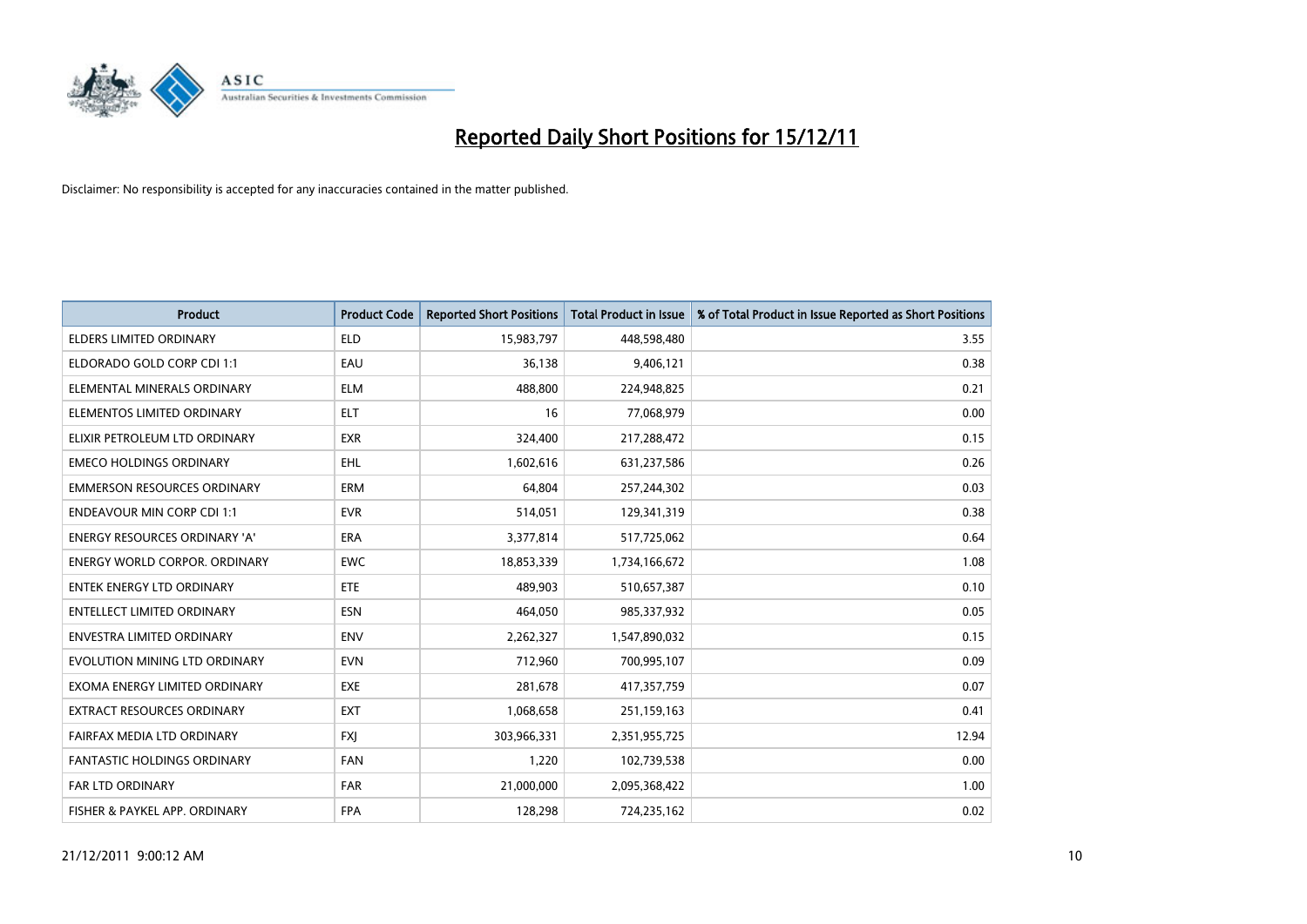

| <b>Product</b>                        | <b>Product Code</b> | <b>Reported Short Positions</b> | Total Product in Issue | % of Total Product in Issue Reported as Short Positions |
|---------------------------------------|---------------------|---------------------------------|------------------------|---------------------------------------------------------|
| FKP PROPERTY GROUP STAPLED SECURITIES | <b>FKP</b>          | 22,511,821                      | 1,197,968,723          | 1.86                                                    |
| FLEETWOOD CORP ORDINARY               | <b>FWD</b>          | 224,315                         | 58,850,214             | 0.39                                                    |
| FLETCHER BUILDING ORDINARY            | <b>FBU</b>          | 9,387,076                       | 680,739,504            | 1.37                                                    |
| FLEXIGROUP LIMITED ORDINARY           | <b>FXL</b>          | 65,523                          | 279,268,329            | 0.02                                                    |
| <b>FLIGHT CENTRE ORDINARY</b>         | <b>FLT</b>          | 9,457,096                       | 99,997,851             | 9.45                                                    |
| FLINDERS MINES LTD ORDINARY           | <b>FMS</b>          | 22,541,207                      | 1,821,300,404          | 1.24                                                    |
| <b>FOCUS MINERALS LTD ORDINARY</b>    | <b>FML</b>          | 1,568,855                       | 4,320,773,701          | 0.03                                                    |
| <b>FORGE GROUP LIMITED ORDINARY</b>   | FGE                 | 113,394                         | 83,429,014             | 0.13                                                    |
| FORTE ENERGY NL ORDINARY              | <b>FTE</b>          | 2,667,039                       | 695,589,311            | 0.38                                                    |
| FORTESCUE METALS GRP ORDINARY         | <b>FMG</b>          | 58,292,133                      | 3,113,798,659          | 1.82                                                    |
| <b>FOSTER'S GROUP ORDINARY</b>        | FGL                 | 12,089,174                      | 1,943,687,095          | 0.62                                                    |
| FUNTASTIC LIMITED ORDINARY            | <b>FUN</b>          | 322,528                         | 340,997,682            | 0.09                                                    |
| <b>G.U.D. HOLDINGS ORDINARY</b>       | GUD                 | 416,696                         | 70,107,387             | 0.59                                                    |
| <b>GALAXY RESOURCES ORDINARY</b>      | GXY                 | 2,766,001                       | 323,327,000            | 0.84                                                    |
| <b>GEODYNAMICS LIMITED ORDINARY</b>   | GDY                 | 34.226                          | 338,200,845            | 0.01                                                    |
| <b>GINDALBIE METALS LTD ORDINARY</b>  | GBG                 | 25,301,787                      | 1,135,565,349          | 2.23                                                    |
| <b>GLOBAL MINING ORDINARY</b>         | <b>GMI</b>          | 8,951                           | 183,235,535            | 0.00                                                    |
| <b>GLOUCESTER COAL ORDINARY</b>       | GCL                 | 946.024                         | 202,905,967            | 0.47                                                    |
| <b>GME RESOURCES LTD ORDINARY</b>     | <b>GME</b>          | 800                             | 322,635,902            | 0.00                                                    |
| <b>GOLD ONE INT LTD ORDINARY</b>      | GDO                 | 119,831                         | 984,667,743            | 0.01                                                    |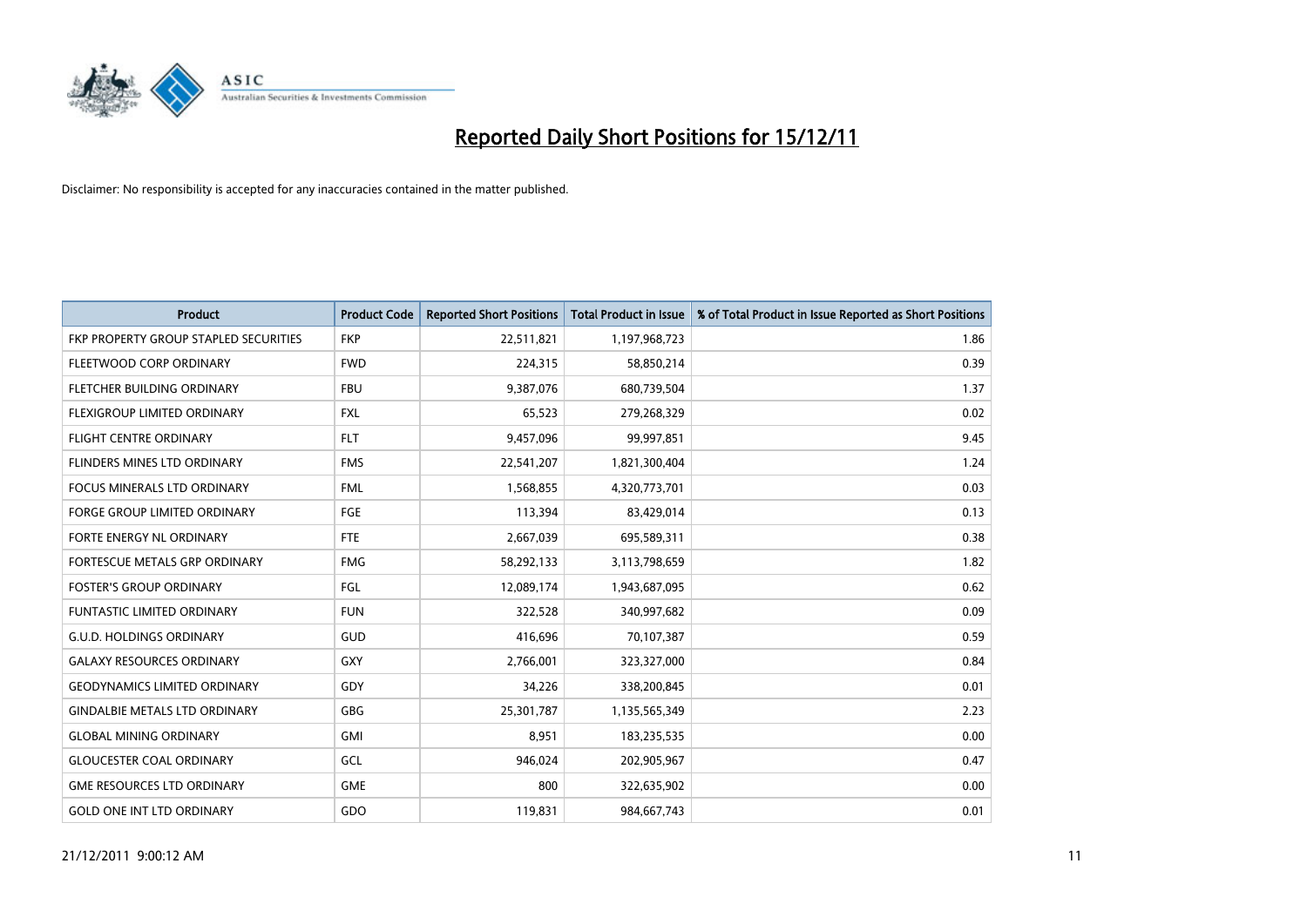

| <b>Product</b>                            | <b>Product Code</b> | <b>Reported Short Positions</b> | <b>Total Product in Issue</b> | % of Total Product in Issue Reported as Short Positions |
|-------------------------------------------|---------------------|---------------------------------|-------------------------------|---------------------------------------------------------|
| <b>GOLD ROAD RES LTD ORDINARY</b>         | <b>GOR</b>          | 206,254                         | 389,650,665                   | 0.05                                                    |
| <b>GOLDEN WEST RESOURCE ORDINARY</b>      | <b>GWR</b>          | 1,617                           | 192,082,567                   | 0.00                                                    |
| <b>GOODMAN FIELDER. ORDINARY</b>          | <b>GFF</b>          | 70,567,361                      | 1,955,559,207                 | 3.58                                                    |
| <b>GOODMAN GROUP STAPLED US PROHIBIT.</b> | <b>GMG</b>          | 26,317,181                      | 7,394,907,651                 | 0.33                                                    |
| <b>GPT GROUP STAPLED SEC.</b>             | <b>GPT</b>          | 26,475,309                      | 1,817,396,432                 | 1.44                                                    |
| <b>GRAINCORP LIMITED A CLASS ORDINARY</b> | <b>GNC</b>          | 681,439                         | 198,318,900                   | 0.34                                                    |
| <b>GRANGE RESOURCES, ORDINARY</b>         | GRR                 | 505,439                         | 1,153,937,134                 | 0.04                                                    |
| <b>GREENCAP LIMITED ORDINARY</b>          | GCG                 |                                 | 262,515,385                   | 0.00                                                    |
| <b>GREENLAND MIN EN LTD ORDINARY</b>      | GGG                 | 3,223,217                       | 410,407,582                   | 0.77                                                    |
| <b>GRYPHON MINERALS LTD ORDINARY</b>      | GRY                 | 1,296,421                       | 345,122,058                   | 0.36                                                    |
| <b>GUILDFORD COAL LTD ORDINARY</b>        | <b>GUF</b>          | 1,479,815                       | 230,523,734                   | 0.64                                                    |
| <b>GUINNESS PEAT GROUP. CDI 1:1</b>       | <b>GPG</b>          | 54                              | 282,655,688                   | 0.00                                                    |
| <b>GUNNS LIMITED ORDINARY</b>             | <b>GNS</b>          | 48,801,121                      | 848,401,559                   | 5.75                                                    |
| <b>GWA GROUP LTD ORDINARY</b>             | <b>GWA</b>          | 12,411,767                      | 301,525,014                   | 4.13                                                    |
| HARVEY NORMAN ORDINARY                    | <b>HVN</b>          | 52,798,162                      | 1,062,316,784                 | 4.99                                                    |
| HASTIE GROUP LIMITED ORDINARY             | <b>HST</b>          | 207,819                         | 137,353,504                   | 0.14                                                    |
| HASTINGS DIVERSIFIED STAPLED SECURITY     | <b>HDF</b>          | 3,700,375                       | 530,001,072                   | 0.71                                                    |
| <b>HEARTWARE INT INC CDI 35:1</b>         | <b>HIN</b>          | 272,008                         | 43,772,855                    | 0.62                                                    |
| <b>HENDERSON GROUP CDI 1:1</b>            | <b>HGG</b>          | 11,266,363                      | 668,374,277                   | 1.67                                                    |
| HFA HOLDINGS LIMITED ORDINARY             | <b>HFA</b>          | 16.273                          | 117,332,831                   | 0.01                                                    |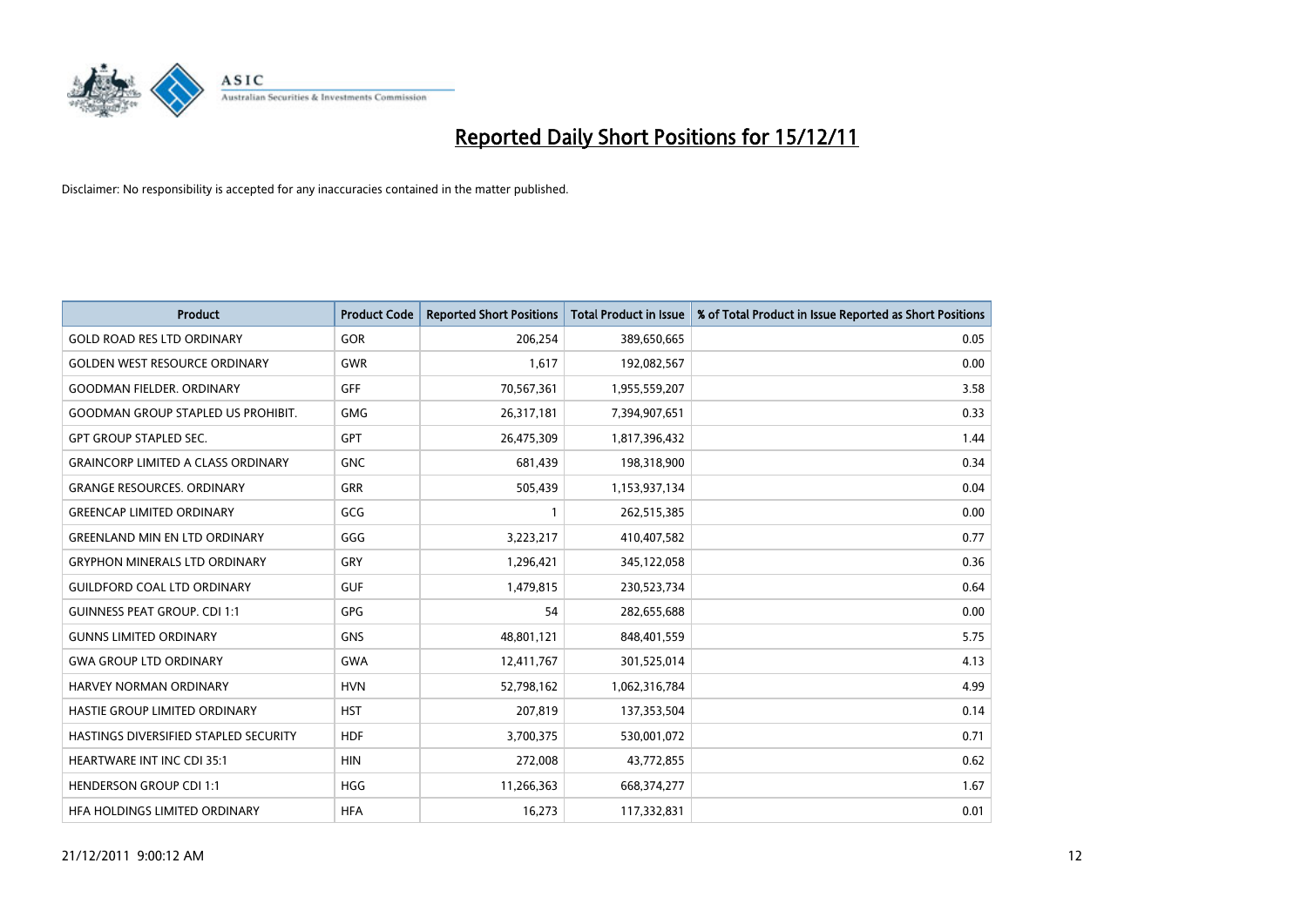

| <b>Product</b>                           | <b>Product Code</b> | <b>Reported Short Positions</b> | Total Product in Issue | % of Total Product in Issue Reported as Short Positions |
|------------------------------------------|---------------------|---------------------------------|------------------------|---------------------------------------------------------|
| <b>HIGHLANDS PACIFIC ORDINARY</b>        | <b>HIG</b>          | 2,416,464                       | 686,082,148            | 0.35                                                    |
| HILLGROVE RES LTD ORDINARY               | <b>HGO</b>          | 6,610,683                       | 793,698,575            | 0.82                                                    |
| <b>HILLS HOLDINGS LTD ORDINARY</b>       | <b>HIL</b>          | 3,941,855                       | 247,051,631            | 1.59                                                    |
| HORIZON OIL LIMITED ORDINARY             | <b>HZN</b>          | 19,037,928                      | 1,130,811,515          | 1.69                                                    |
| HUNNU COAL LIMITED ORDINARY              | <b>HUN</b>          | 14.613                          | 218,565,002            | 0.00                                                    |
| <b>ICON ENERGY LIMITED ORDINARY</b>      | <b>ICN</b>          | 1,630                           | 469,301,394            | 0.00                                                    |
| <b>IINET LIMITED ORDINARY</b>            | <b>IIN</b>          | 137,144                         | 148,654,401            | 0.09                                                    |
| <b>ILUKA RESOURCES ORDINARY</b>          | ILU                 | 13,655,198                      | 418,700,517            | 3.25                                                    |
| <b>IMDEX LIMITED ORDINARY</b>            | <b>IMD</b>          | 797,669                         | 204,447,435            | 0.38                                                    |
| IMF (AUSTRALIA) LTD ORDINARY             | <b>IMF</b>          | 333,209                         | 123,828,193            | 0.26                                                    |
| <b>IMX RESOURCES LTD ORDINARY</b>        | <b>IXR</b>          | 20,000                          | 262,612,803            | 0.01                                                    |
| <b>INCITEC PIVOT ORDINARY</b>            | IPL                 | 1,898,059                       | 1,628,730,107          | 0.11                                                    |
| <b>INDEPENDENCE GROUP ORDINARY</b>       | IGO                 | 5,335,734                       | 202,907,135            | 2.63                                                    |
| <b>INDOPHIL RESOURCES ORDINARY</b>       | <b>IRN</b>          | 1,544,812                       | 995,437,860            | 0.16                                                    |
| <b>INDUSTREA LIMITED ORDINARY</b>        | IDL                 | 957,639                         | 368,992,435            | 0.26                                                    |
| <b>INFIGEN ENERGY STAPLED SECURITIES</b> | <b>IFN</b>          | 5,132,000                       | 762,265,972            | 0.68                                                    |
| ING RE COM GROUP STAPLED SECURITIES      | <b>ILF</b>          | 3,583                           | 441,029,194            | 0.00                                                    |
| INSURANCE AUSTRALIA ORDINARY             | IAG                 | 6,643,773                       | 2,079,034,021          | 0.30                                                    |
| <b>INTEGRA MINING LTD, ORDINARY</b>      | <b>IGR</b>          | 5,478,171                       | 843,843,881            | 0.64                                                    |
| <b>INTREPID MINES ORDINARY</b>           | <b>IAU</b>          | 1.945.466                       | 523,508,201            | 0.37                                                    |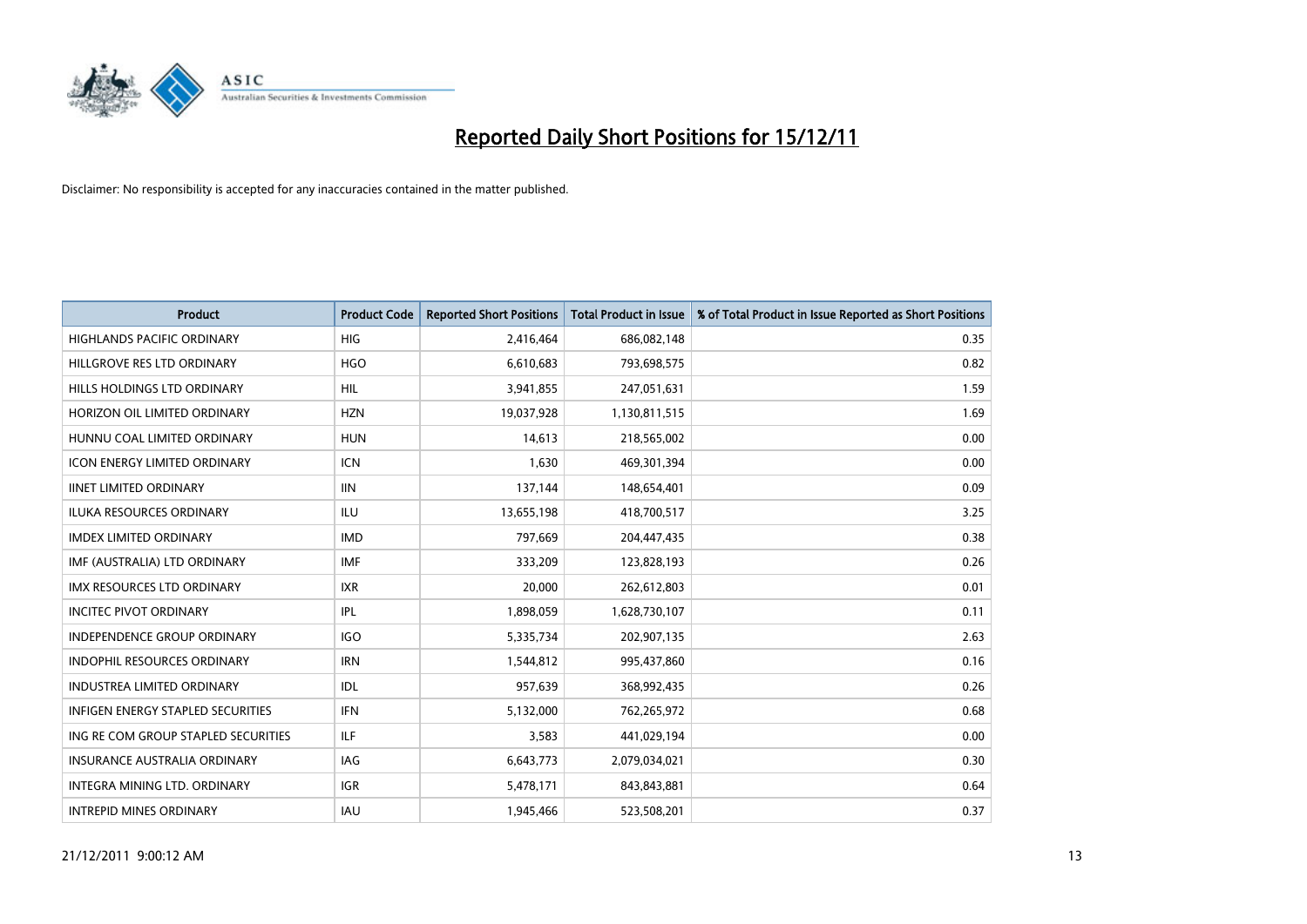

| <b>Product</b>                                  | <b>Product Code</b> | <b>Reported Short Positions</b> | <b>Total Product in Issue</b> | % of Total Product in Issue Reported as Short Positions |
|-------------------------------------------------|---------------------|---------------------------------|-------------------------------|---------------------------------------------------------|
| <b>INVESTA OFFICE FUND STAPLED SECURITIES</b>   | <b>IOF</b>          | 9,468,739                       | 2,657,463,999                 | 0.34                                                    |
| <b>INVOCARE LIMITED ORDINARY</b>                | <b>IVC</b>          | 1,663,539                       | 110,030,298                   | 1.51                                                    |
| <b>ION LIMITED ORDINARY</b>                     | <b>ION</b>          | 164,453                         | 256,365,105                   | 0.06                                                    |
| <b>IOOF HOLDINGS LTD ORDINARY</b>               | IFL.                | 800,456                         | 229,794,395                   | 0.34                                                    |
| <b>IRESS MARKET TECH. ORDINARY</b>              | <b>IRE</b>          | 1,435,711                       | 127,036,010                   | 1.12                                                    |
| <b>IRON ORE HOLDINGS ORDINARY</b>               | <b>IOH</b>          | 14,525                          | 166,087,005                   | 0.01                                                    |
| ISHARES MSCI AUS 200 ISHARES MSCI AUS 200       | <b>IOZ</b>          | 74.076                          | 2,701,394                     | 2.74                                                    |
| ISHARES MSCI EM MKTS CDI 1:1                    | <b>IEM</b>          | 22,011                          | 425,700,000                   | 0.01                                                    |
| ISHARES S&P HIGH DIV ISHARES S&P HIGH DIV       | <b>IHD</b>          | 100,000                         | 2,301,253                     | 4.35                                                    |
| ISHARES SMALL ORDS ISHARES SMALL ORDS           | <b>ISO</b>          | 935,643                         | 5,401,916                     | 17.32                                                   |
| <b>IVANHOE AUSTRALIA ORDINARY</b>               | <b>IVA</b>          | 1,114,703                       | 552,011,545                   | 0.20                                                    |
| <b>JAMES HARDIE INDUST CHESS DEPOSITARY INT</b> | <b>IHX</b>          | 18,948,694                      | 436,009,528                   | 4.31                                                    |
| <b>JAMESON RESOURCES ORDINARY</b>               | <b>IAL</b>          | 1,600,000                       | 106,528,865                   | 1.50                                                    |
| <b>JB HI-FI LIMITED ORDINARY</b>                | <b>IBH</b>          | 21,228,953                      | 98,833,643                    | 21.49                                                   |
| KAGARA LTD ORDINARY                             | <b>KZL</b>          | 11,352,782                      | 718,307,956                   | 1.57                                                    |
| KAROON GAS AUSTRALIA ORDINARY                   | <b>KAR</b>          | 2,935,659                       | 221,420,769                   | 1.33                                                    |
| KATHMANDU HOLD LTD ORDINARY                     | <b>KMD</b>          | 2,160,883                       | 200,000,000                   | 1.07                                                    |
| <b>KBL MINING LIMITED ORDINARY</b>              | <b>KBL</b>          | 1,820                           | 166,702,510                   | 0.00                                                    |
| <b>KEYBRIDGE CAPITAL ORDINARY</b>               | <b>KBC</b>          | 7.999                           | 172,070,564                   | 0.00                                                    |
| KINGSGATE CONSOLID. ORDINARY                    | <b>KCN</b>          | 3,474,436                       | 140.872.908                   | 2.46                                                    |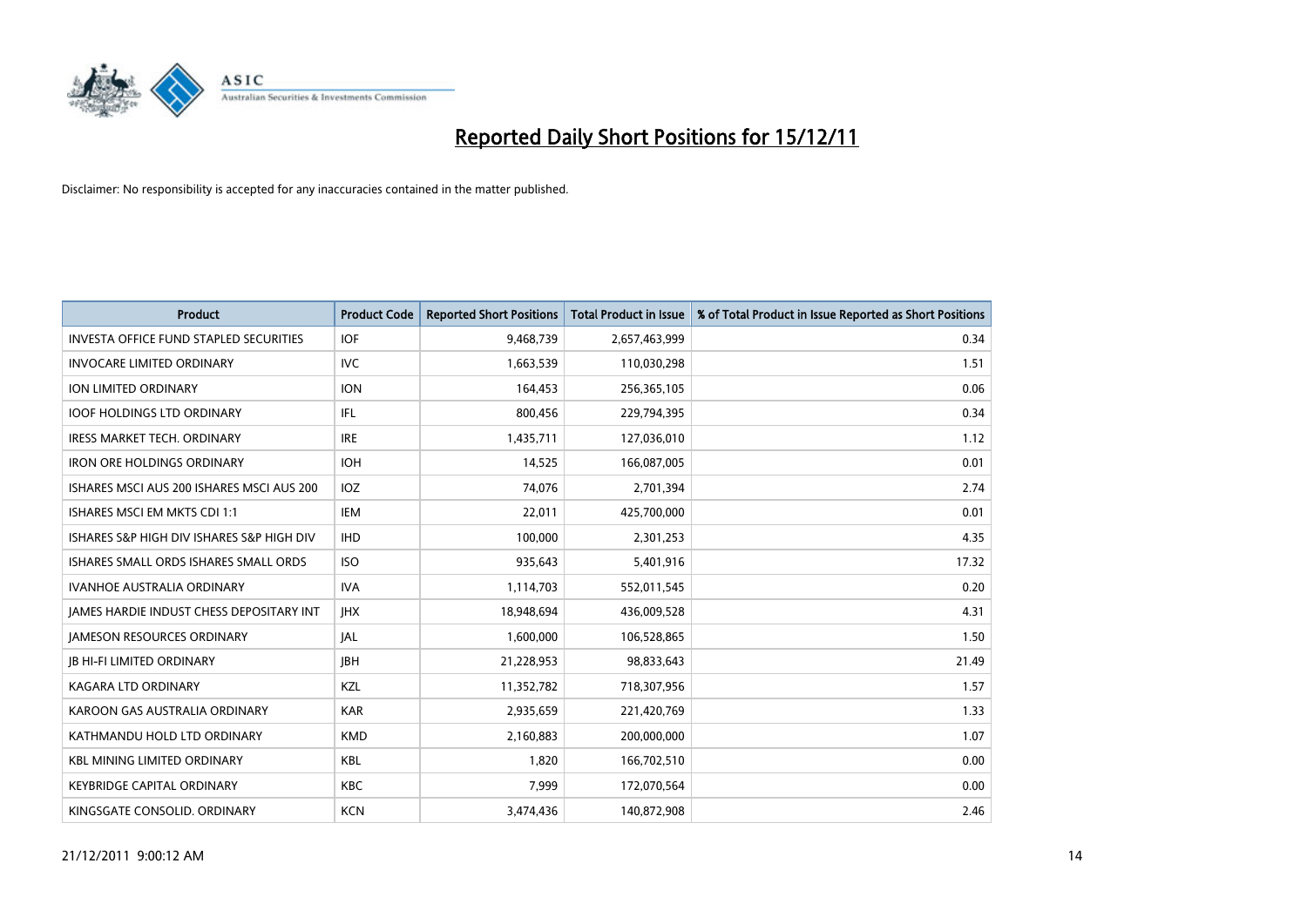

| <b>Product</b>                        | <b>Product Code</b> | <b>Reported Short Positions</b> | <b>Total Product in Issue</b> | % of Total Product in Issue Reported as Short Positions |
|---------------------------------------|---------------------|---------------------------------|-------------------------------|---------------------------------------------------------|
| KINGSROSE MINING LTD ORDINARY         | <b>KRM</b>          | 1,263,545                       | 269,598,726                   | 0.46                                                    |
| LEIGHTON HOLDINGS ORDINARY            | LEI                 | 5,721,399                       | 336,553,596                   | 1.66                                                    |
| LEND LEASE GROUP UNIT/ORD STAPLED     | LLC                 | 867,055                         | 571,804,090                   | 0.13                                                    |
| LINC ENERGY LTD ORDINARY              | <b>LNC</b>          | 8,246,825                       | 504,487,631                   | 1.62                                                    |
| LIQUEFIED NATURAL ORDINARY            | <b>LNG</b>          | 272,800                         | 267,699,015                   | 0.10                                                    |
| LYNAS CORPORATION ORDINARY            | <b>LYC</b>          | 117,063,173                     | 1,713,846,913                 | 6.82                                                    |
| M2 TELECOMMUNICATION ORDINARY         | <b>MTU</b>          | 179,708                         | 124,493,385                   | 0.12                                                    |
| MACA LIMITED ORDINARY                 | <b>MLD</b>          | 2,000                           | 150,000,000                   | 0.00                                                    |
| MACARTHUR COAL ORDINARY               | <b>MCC</b>          | 19,990                          | 302,092,343                   | 0.00                                                    |
| <b>MACMAHON HOLDINGS ORDINARY</b>     | <b>MAH</b>          | 2,684,645                       | 738,631,705                   | 0.37                                                    |
| MACQ ATLAS ROADS GRP ORDINARY STAPLED | <b>MOA</b>          | 13,427,365                      | 464,279,594                   | 2.90                                                    |
| MACQUARIE GROUP LTD ORDINARY          | <b>MQG</b>          | 6,207,301                       | 348,545,115                   | 1.74                                                    |
| MAP GROUP US PROHIB DEF SET           | <b>MAPDA</b>        | 5,271,562                       | 1,861,210,782                 | 0.27                                                    |
| MARENGO MINING ORDINARY               | <b>MGO</b>          | 39,850                          | 1,002,399,863                 | 0.00                                                    |
| <b>MATRIX C &amp; E LTD ORDINARY</b>  | <b>MCE</b>          | 563,823                         | 77,081,507                    | 0.70                                                    |
| MCMILLAN SHAKESPEARE ORDINARY         | <b>MMS</b>          | 83,221                          | 70,639,319                    | 0.11                                                    |
| MCPHERSON'S LTD ORDINARY              | <b>MCP</b>          | 16,360                          | 72,401,758                    | 0.02                                                    |
| MEDUSA MINING LTD ORDINARY            | <b>MML</b>          | 1,454,062                       | 188,837,911                   | 0.76                                                    |
| MELBOURNE IT LIMITED ORDINARY         | MLB                 | 136,142                         | 81,352,178                    | 0.17                                                    |
| MEO AUSTRALIA LTD ORDINARY            | <b>MEO</b>          | 3,713,133                       | 539,913,260                   | 0.68                                                    |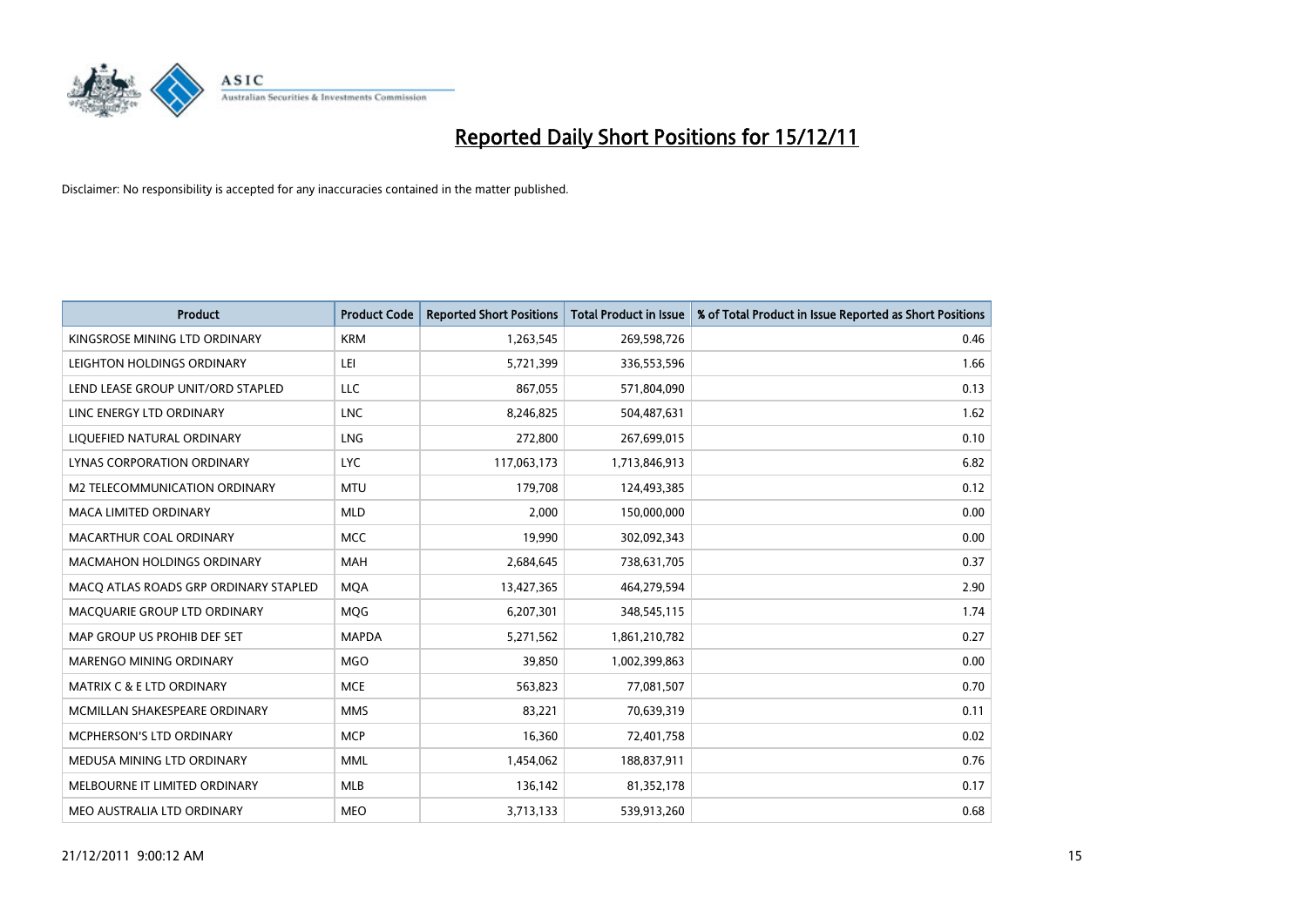

| <b>Product</b>                    | <b>Product Code</b> | <b>Reported Short Positions</b> | <b>Total Product in Issue</b> | % of Total Product in Issue Reported as Short Positions |
|-----------------------------------|---------------------|---------------------------------|-------------------------------|---------------------------------------------------------|
| <b>MERMAID MARINE ORDINARY</b>    | <b>MRM</b>          | 224,123                         | 217,833,136                   | 0.11                                                    |
| MESOBLAST LIMITED ORDINARY        | <b>MSB</b>          | 7,995,704                       | 280,425,258                   | 2.85                                                    |
| <b>METALS X LIMITED ORDINARY</b>  | <b>MLX</b>          | 665,340                         | 1,327,100,831                 | 0.06                                                    |
| METCASH LIMITED ORDINARY          | <b>MTS</b>          | 29,810,905                      | 771,343,008                   | 3.83                                                    |
| METGASCO LIMITED ORDINARY         | <b>MEL</b>          | 235,435                         | 338,958,156                   | 0.07                                                    |
| METMINCO LIMITED ORDINARY         | <b>MNC</b>          | 7,879,388                       | 1,674,466,146                 | 0.45                                                    |
| MHM METALS LIMITED ORDINARY       | <b>MHM</b>          | 252,536                         | 102,957,456                   | 0.24                                                    |
| MICLYN EXP OFFSHR ORDINARY        | <b>MIO</b>          | 19,297                          | 274,618,684                   | 0.01                                                    |
| MINCOR RESOURCES NL ORDINARY      | <b>MCR</b>          | 1,058,145                       | 196,180,804                   | 0.53                                                    |
| MINEMAKERS LIMITED ORDINARY       | <b>MAK</b>          | 28,962                          | 228,236,727                   | 0.01                                                    |
| MINERAL DEPOSITS ORDINARY         | <b>MDL</b>          | 99,656                          | 83,538,786                    | 0.12                                                    |
| MINERAL RESOURCES. ORDINARY       | <b>MIN</b>          | 691,281                         | 184,426,989                   | 0.37                                                    |
| MIRABELA NICKEL LTD ORDINARY      | <b>MBN</b>          | 14,220,987                      | 491,781,237                   | 2.88                                                    |
| MIRVAC GROUP STAPLED SECURITIES   | <b>MGR</b>          | 21,600,638                      | 3,416,924,188                 | 0.60                                                    |
| <b>MOLOPO ENERGY LTD ORDINARY</b> | <b>MPO</b>          | 1,562,068                       | 245,579,810                   | 0.64                                                    |
| MOLY MINES LIMITED ORDINARY       | <b>MOL</b>          | 6,234                           | 384,893,989                   | 0.00                                                    |
| MONADELPHOUS GROUP ORDINARY       | <b>MND</b>          | 1,540,044                       | 88,674,327                    | 1.76                                                    |
| MORTGAGE CHOICE LTD ORDINARY      | <b>MOC</b>          | 1,266,500                       | 119,948,255                   | 1.06                                                    |
| <b>MOUNT GIBSON IRON ORDINARY</b> | <b>MGX</b>          | 6,170,054                       | 1,082,570,693                 | 0.57                                                    |
| MSF SUGAR LIMITED ORDINARY        | <b>MSF</b>          | 19,794                          | 69,248,422                    | 0.03                                                    |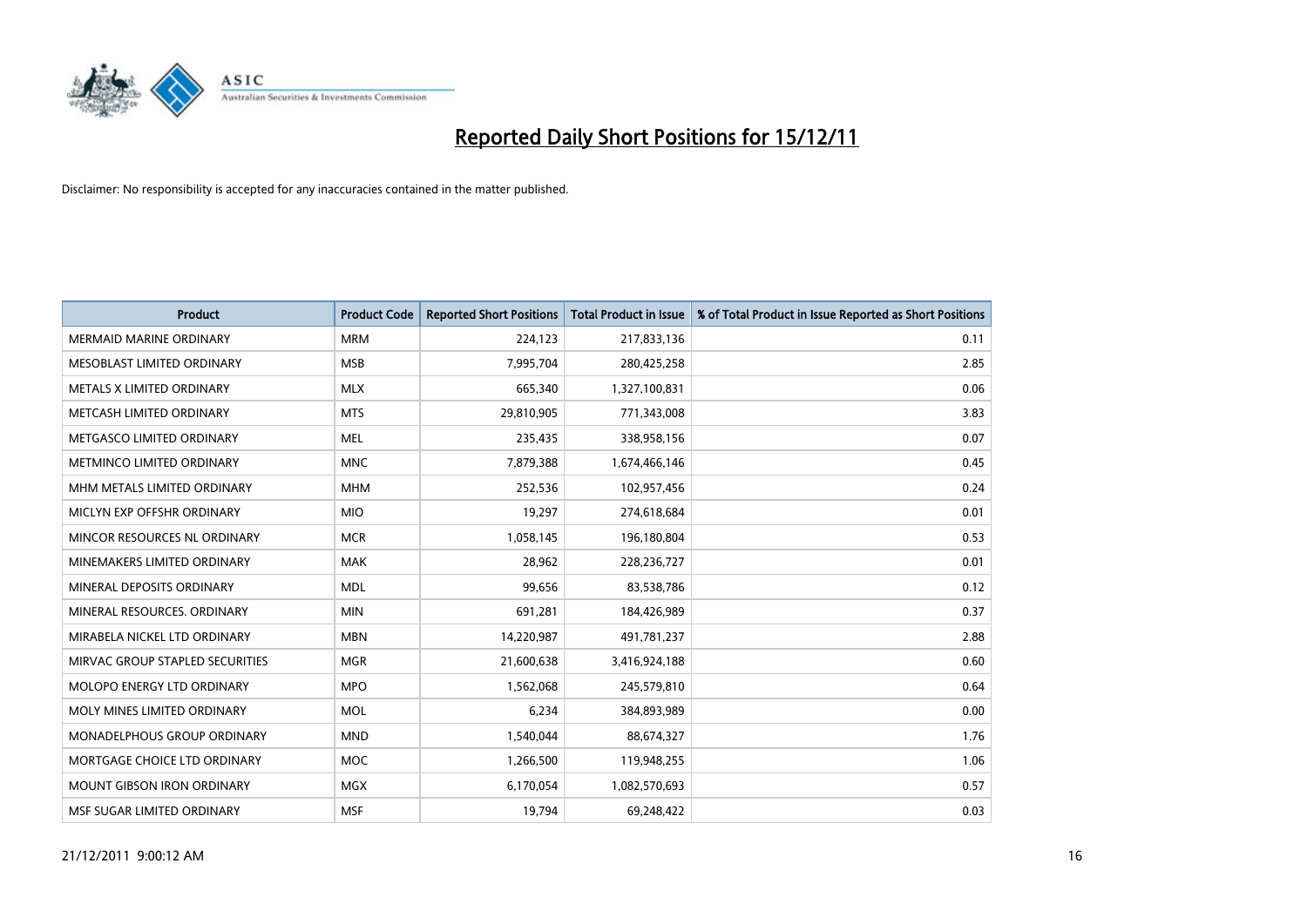

| <b>Product</b>                    | <b>Product Code</b> | <b>Reported Short Positions</b> | <b>Total Product in Issue</b> | % of Total Product in Issue Reported as Short Positions |
|-----------------------------------|---------------------|---------------------------------|-------------------------------|---------------------------------------------------------|
| MULTIPLEX SITES SITES             | <b>MXUPA</b>        | 22                              | 4,500,000                     | 0.00                                                    |
| MURCHISON METALS LTD ORDINARY     | <b>MMX</b>          | 10,071,065                      | 442,437,524                   | 2.26                                                    |
| <b>MYER HOLDINGS LTD ORDINARY</b> | <b>MYR</b>          | 69,182,706                      | 583,384,551                   | 11.85                                                   |
| MYSTATE LIMITED ORDINARY          | <b>MYS</b>          | 3,638                           | 86,963,862                    | 0.00                                                    |
| NATIONAL AUST. BANK ORDINARY      | <b>NAB</b>          | 20,383,375                      | 2,204,213,794                 | 0.89                                                    |
| NATURAL FUEL LIMITED ORDINARY     | <b>NFL</b>          | $\mathbf{1}$                    | 1,121,912                     | 0.00                                                    |
| NAVIGATOR RESOURCES ORDINARY      | <b>NAV</b>          | 500                             | 2,222,216,576                 | 0.00                                                    |
| NAVITAS LIMITED ORDINARY          | <b>NVT</b>          | 2,665,864                       | 375,318,628                   | 0.69                                                    |
| NEPTUNE MARINE ORDINARY           | <b>NMS</b>          | 182,253                         | 1,748,545,632                 | 0.01                                                    |
| NEW HOPE CORPORATION ORDINARY     | NHC                 | 254,343                         | 830,230,549                   | 0.03                                                    |
| NEW STANDARD ENERGY ORDINARY      | <b>NSE</b>          | 2,245,949                       | 282,844,638                   | 0.79                                                    |
| NEWCREST MINING ORDINARY          | <b>NCM</b>          | 1,369,077                       | 765,495,616                   | 0.17                                                    |
| NEWS CORP A NON-VOTING CDI        | <b>NWSLV</b>        | 3,083,485                       | 1,695,694,489                 | 0.18                                                    |
| NEWS CORP B VOTING CDI            | <b>NWS</b>          | 2,700,199                       | 798,520,953                   | 0.34                                                    |
| NEXBIS LIMITED ORDINARY           | <b>NBS</b>          | 63.733                          | 798,356,704                   | 0.01                                                    |
| NEXTDC LIMITED ORDINARY           | <b>NXT</b>          | 1,984                           | 123,533,558                   | 0.00                                                    |
| NEXUS ENERGY LIMITED ORDINARY     | <b>NXS</b>          | 4,794,849                       | 1,326,821,159                 | 0.35                                                    |
| NIB HOLDINGS LIMITED ORDINARY     | <b>NHF</b>          | 104,911                         | 466,733,110                   | 0.02                                                    |
| NIDO PETROLEUM ORDINARY           | <b>NDO</b>          | 604,649                         | 1,389,163,151                 | 0.05                                                    |
| NOBLE MINERAL RES ORDINARY        | <b>NMG</b>          | 1,130,594                       | 523,312,570                   | 0.22                                                    |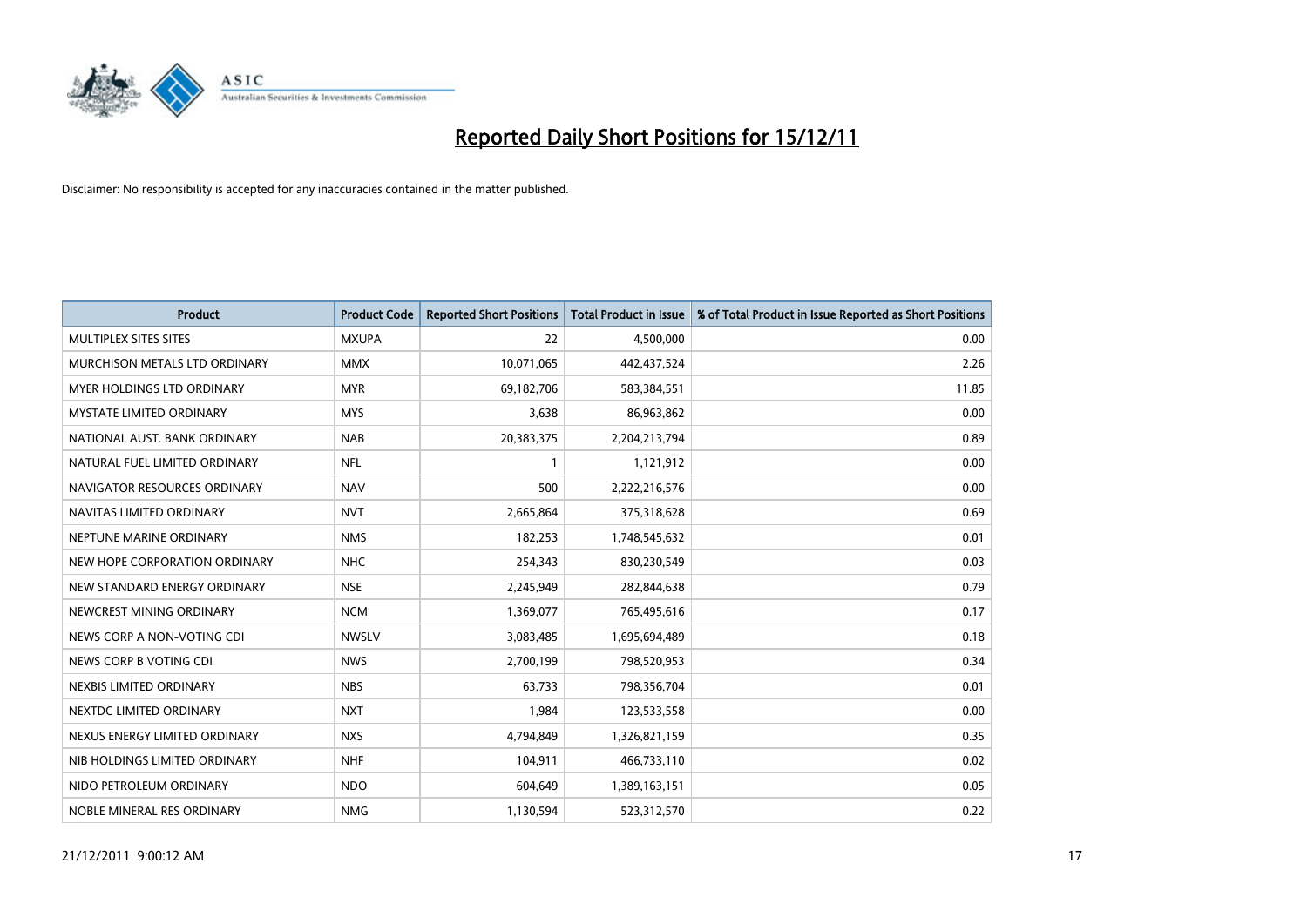

| <b>Product</b>                        | <b>Product Code</b> | <b>Reported Short Positions</b> | <b>Total Product in Issue</b> | % of Total Product in Issue Reported as Short Positions |
|---------------------------------------|---------------------|---------------------------------|-------------------------------|---------------------------------------------------------|
| NORTHERN IRON LTD ORDINARY            | <b>NFE</b>          | 752,297                         | 367,334,863                   | 0.20                                                    |
| NRW HOLDINGS LIMITED ORDINARY         | <b>NWH</b>          | 2,354,184                       | 278,888,011                   | 0.84                                                    |
| NUCOAL RESOURCES NL ORDINARY          | <b>NCR</b>          | 14,097                          | 441,150,707                   | 0.00                                                    |
| NUFARM LIMITED ORDINARY               | <b>NUF</b>          | 3,929,473                       | 261,947,565                   | 1.50                                                    |
| OAKTON LIMITED ORDINARY               | <b>OKN</b>          | 603,926                         | 93,800,235                    | 0.64                                                    |
| OCEANAGOLD CORP. CHESS DEPOSITARY INT | <b>OGC</b>          | 941,949                         | 262,642,606                   | 0.34                                                    |
| OCEANIA CAPITAL LTD ORDINARY          | <b>OCP</b>          | 2,500                           | 91,921,295                    | 0.00                                                    |
| OIL SEARCH LTD ORDINARY               | <b>OSH</b>          | 7,552,445                       | 1,325,155,171                 | 0.57                                                    |
| OM HOLDINGS LIMITED ORDINARY          | OMH                 | 11,219,902                      | 504,105,150                   | 2.21                                                    |
| <b>ONESTEEL LIMITED ORDINARY</b>      | OST                 | 46,841,153                      | 1,342,393,583                 | 3.46                                                    |
| ORICA LIMITED ORDINARY                | ORI                 | 2,683,211                       | 365,007,037                   | 0.70                                                    |
| ORICA LIMITED STEP UP PREFERENCE      | <b>ORIPB</b>        | 221,774                         | 5,000,000                     | 4.44                                                    |
| ORIGIN ENERGY ORDINARY                | <b>ORG</b>          | 2,067,038                       | 1,086,149,610                 | 0.19                                                    |
| OROCOBRE LIMITED ORDINARY             | <b>ORE</b>          | 102,546                         | 103,195,029                   | 0.09                                                    |
| OROTONGROUP LIMITED ORDINARY          | <b>ORL</b>          | 5,934                           | 40,880,902                    | 0.01                                                    |
| OTTO ENERGY LIMITED ORDINARY          | OEL                 | 109,204                         | 1,138,290,071                 | 0.01                                                    |
| OZ MINERALS ORDINARY                  | OZL                 | 9,488,632                       | 316,690,008                   | 2.96                                                    |
| <b>PACIFIC BRANDS ORDINARY</b>        | <b>PBG</b>          | 7,036,529                       | 912,915,695                   | 0.79                                                    |
| PALADIN ENERGY LTD ORDINARY           | <b>PDN</b>          | 30,094,275                      | 835,484,064                   | 3.59                                                    |
| PANAUST LIMITED ORDINARY              | <b>PNA</b>          | 11,039,054                      | 593,892,185                   | 1.84                                                    |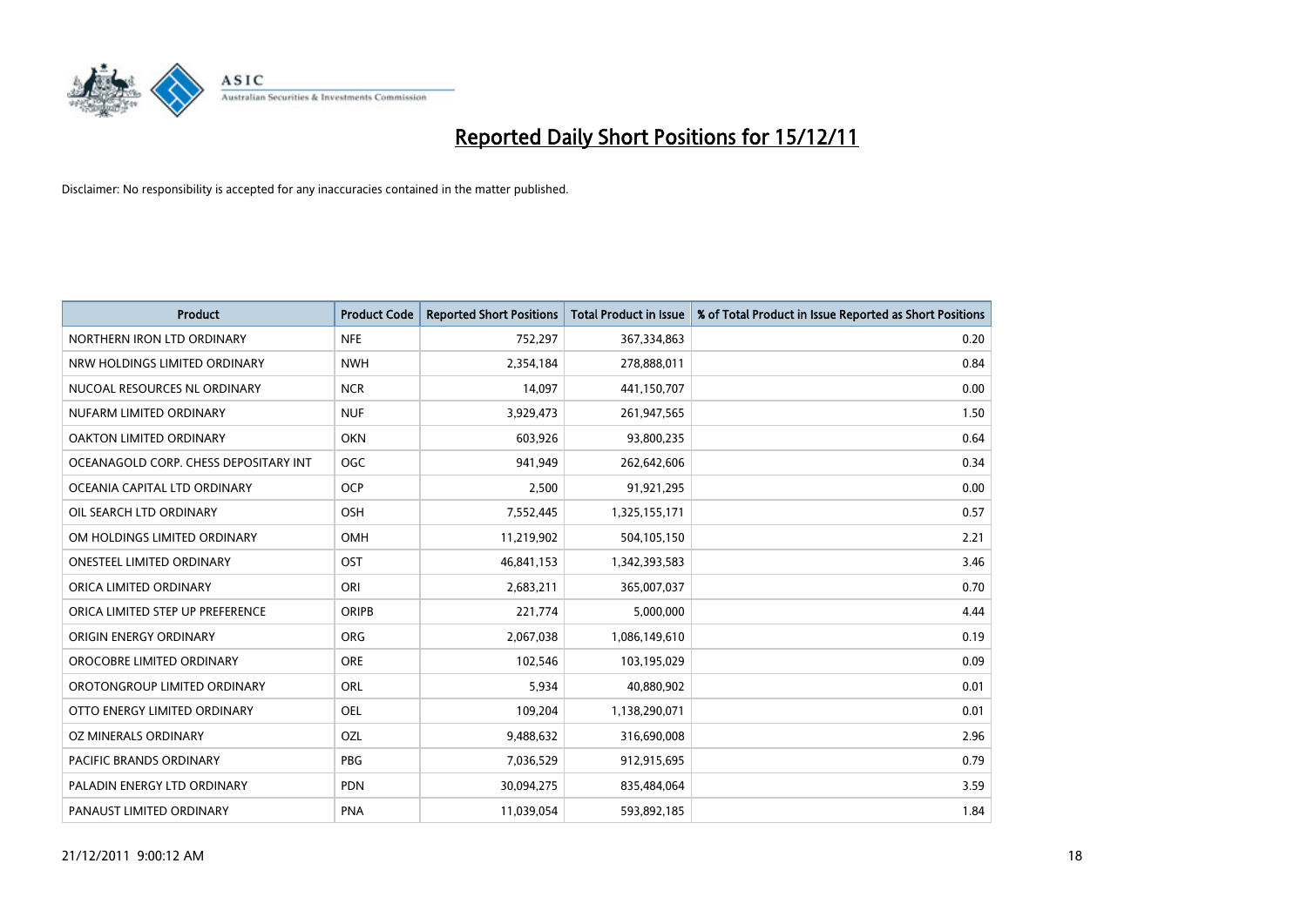

| <b>Product</b>                | <b>Product Code</b> | <b>Reported Short Positions</b> | <b>Total Product in Issue</b> | % of Total Product in Issue Reported as Short Positions |
|-------------------------------|---------------------|---------------------------------|-------------------------------|---------------------------------------------------------|
| PANCONTINENTAL OIL ORDINARY   | <b>PCL</b>          | 102,000                         | 660,779,809                   | 0.02                                                    |
| PANORAMIC RESOURCES ORDINARY  | PAN                 | 938,297                         | 207,050,710                   | 0.45                                                    |
| PAPERLINX LIMITED ORDINARY    | <b>PPX</b>          | 2,589,505                       | 609,280,761                   | 0.43                                                    |
| PAPILLON RES LTD ORDINARY     | PIR                 | 500,879                         | 215,042,248                   | 0.23                                                    |
| PATTIES FOODS LTD ORDINARY    | PFL                 |                                 | 138,989,223                   | 0.00                                                    |
| PEET LIMITED ORDINARY         | <b>PPC</b>          | 343,895                         | 320,170,604                   | 0.11                                                    |
| PENINSULA ENERGY LTD ORDINARY | <b>PEN</b>          | 1,755,377                       | 2,135,490,443                 | 0.08                                                    |
| PERILYA LIMITED ORDINARY      | PEM                 | 2,897                           | 769,316,426                   | 0.00                                                    |
| PERPETUAL LIMITED ORDINARY    | <b>PPT</b>          | 2,528,834                       | 41,980,678                    | 6.01                                                    |
| PERSEUS MINING LTD ORDINARY   | PRU                 | 963,377                         | 455,827,088                   | 0.21                                                    |
| PETSEC ENERGY ORDINARY        | <b>PSA</b>          | 223,332                         | 231,283,622                   | 0.10                                                    |
| PHARMAXIS LTD ORDINARY        | <b>PXS</b>          | 1,886,364                       | 269,243,547                   | 0.69                                                    |
| PHOTON GROUP LTD ORDINARY     | <b>PGA</b>          | 250,510                         | 1,540,886,866                 | 0.02                                                    |
| PLATINUM ASSET ORDINARY       | <b>PTM</b>          | 5,406,493                       | 561,347,878                   | 0.97                                                    |
| PLATINUM AUSTRALIA ORDINARY   | PLA                 | 2,941,757                       | 442,130,039                   | 0.67                                                    |
| PLATINUM CAPITAL LTD ORDINARY | <b>PMC</b>          |                                 | 165,756,878                   | 0.00                                                    |
| PLUTON RESOURCES ORDINARY     | <b>PLV</b>          | 3                               | 227,338,688                   | 0.00                                                    |
| PMI GOLD CORP CDI 1:1         | <b>PVM</b>          | 13,222                          | 48,932,567                    | 0.02                                                    |
| PMP LIMITED ORDINARY          | <b>PMP</b>          | 31,050                          | 326,975,701                   | 0.01                                                    |
| PORT BOUVARD LIMITED ORDINARY | PBD                 | 6,754                           | 593,868,295                   | 0.00                                                    |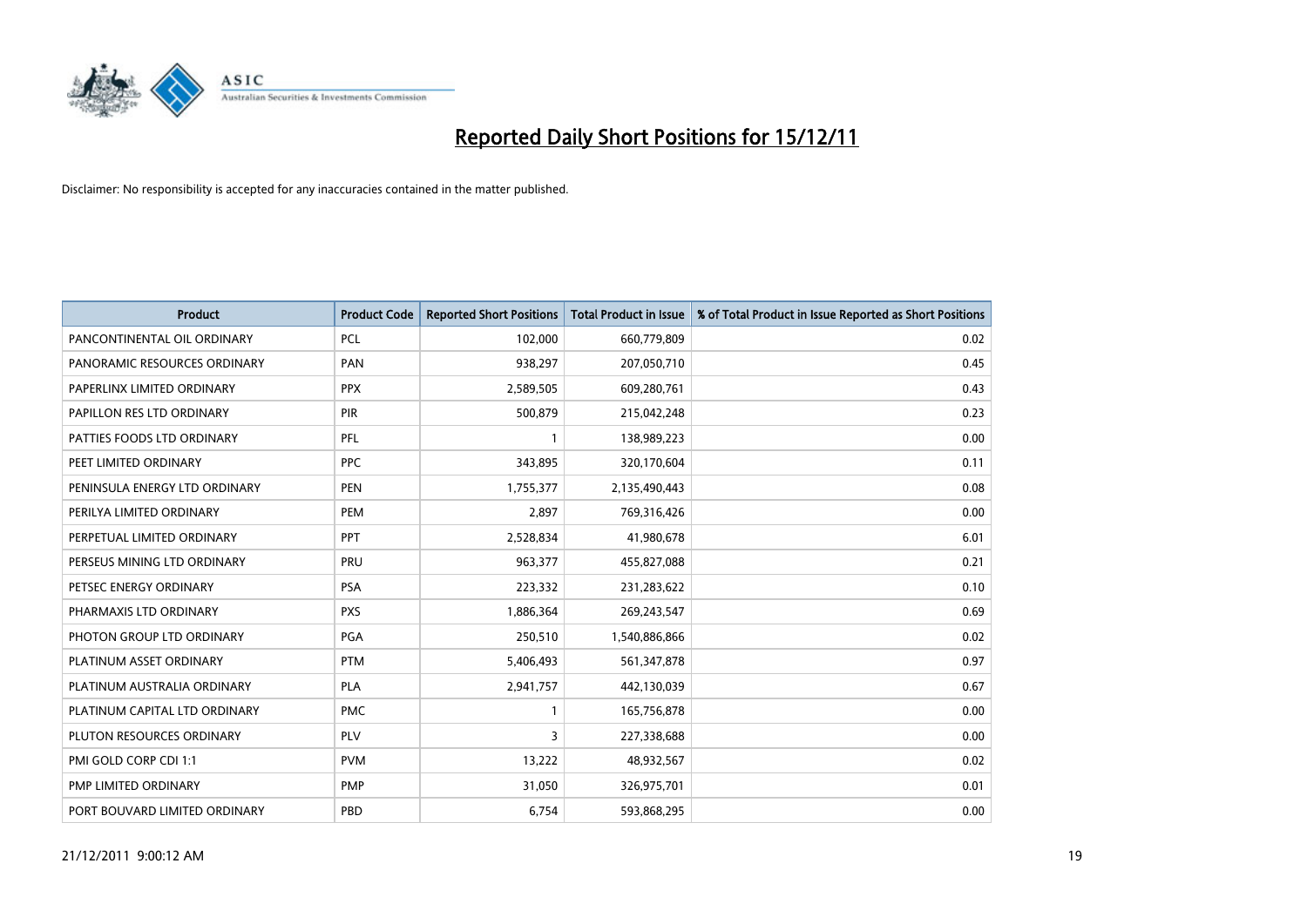

| <b>Product</b>                      | <b>Product Code</b> | <b>Reported Short Positions</b> | <b>Total Product in Issue</b> | % of Total Product in Issue Reported as Short Positions |
|-------------------------------------|---------------------|---------------------------------|-------------------------------|---------------------------------------------------------|
| POTASH MINERALS LTD ORDINARY        | <b>POK</b>          | 50.415                          | 66,282,074                    | 0.08                                                    |
| PREMIER INVESTMENTS ORDINARY        | <b>PMV</b>          | 679,771                         | 155,062,831                   | 0.42                                                    |
| PRIMA BIOMED LTD ORDINARY           | <b>PRR</b>          | 3,985,779                       | 1,023,310,574                 | 0.39                                                    |
| PRIMARY HEALTH CARE ORDINARY        | PRY                 | 9,978,245                       | 500,336,679                   | 1.99                                                    |
| PRIME MEDIA GRP LTD ORDINARY        | <b>PRT</b>          | $\overline{2}$                  | 366,330,303                   | 0.00                                                    |
| PRIMEAG AUSTRALIA ORDINARY          | PAG                 | 65,060                          | 266,394,444                   | 0.03                                                    |
| PROGEN PHARMACEUTIC ORDINARY        | PGL                 | 151,596                         | 24,709,097                    | 0.61                                                    |
| PROGRAMMED ORDINARY                 | <b>PRG</b>          | 540.603                         | 118,169,908                   | 0.45                                                    |
| <b>PSIVIDA CORP CDI 1:1</b>         | <b>PVA</b>          | 6,878                           | 8,801,773                     | 0.08                                                    |
| OANTAS AIRWAYS ORDINARY             | <b>OAN</b>          | 29,713,720                      | 2,265,123,620                 | 1.32                                                    |
| <b>OBE INSURANCE GROUP ORDINARY</b> | <b>OBE</b>          | 23,051,699                      | 1,115,545,692                 | 2.06                                                    |
| OR NATIONAL LIMITED ORDINARY        | <b>ORN</b>          | 37,594,018                      | 2,440,000,000                 | 1.52                                                    |
| ORXPHARMA LTD ORDINARY              | <b>ORX</b>          | 458,473                         | 144,244,857                   | 0.32                                                    |
| <b>QUBE LOGISTICS HLDG ORDINARY</b> | <b>QUB</b>          | 935,881                         | 809,646,656                   | 0.09                                                    |
| RAMELIUS RESOURCES ORDINARY         | <b>RMS</b>          | 6,166,208                       | 335,775,519                   | 1.84                                                    |
| RAMSAY HEALTH CARE ORDINARY         | <b>RHC</b>          | 1,633,220                       | 202,081,252                   | 0.79                                                    |
| RANGE RESOURCES LTD ORDINARY        | <b>RRS</b>          | 2,087,525                       | 1,602,030,474                 | 0.13                                                    |
| <b>RCR TOMLINSON ORDINARY</b>       | <b>RCR</b>          | 69,867                          | 133,601,005                   | 0.05                                                    |
| <b>REA GROUP ORDINARY</b>           | <b>REA</b>          | 179,399                         | 131,714,699                   | 0.14                                                    |
| RECKON LIMITED ORDINARY             | <b>RKN</b>          | 820,790                         | 132,839,672                   | 0.61                                                    |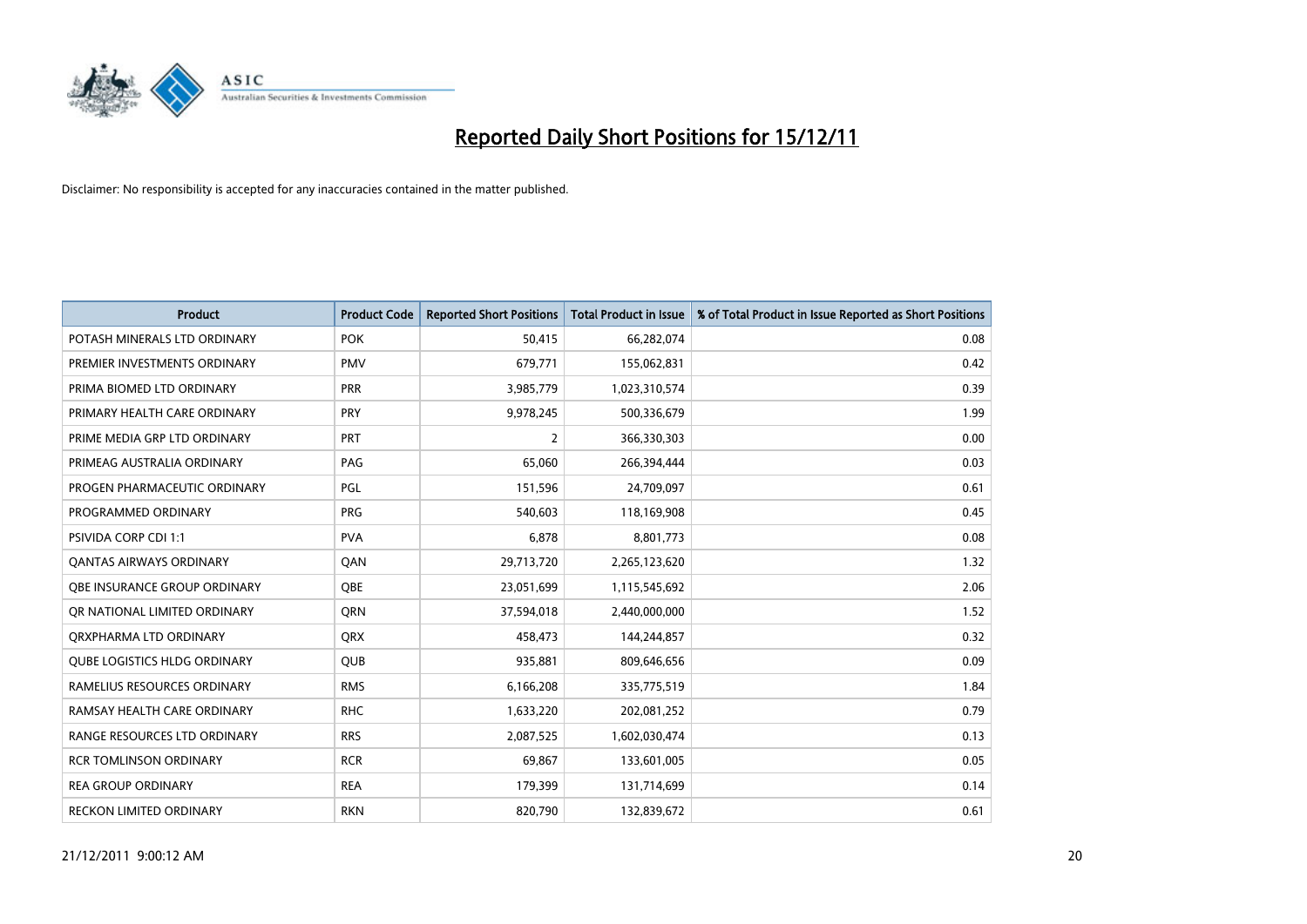

| <b>Product</b>                      | <b>Product Code</b> | <b>Reported Short Positions</b> | <b>Total Product in Issue</b> | % of Total Product in Issue Reported as Short Positions |
|-------------------------------------|---------------------|---------------------------------|-------------------------------|---------------------------------------------------------|
| <b>RED 5 LIMITED ORDINARY</b>       | <b>RED</b>          | 11,179                          | 128,367,673                   | 0.01                                                    |
| RED FORK ENERGY ORDINARY            | <b>RFE</b>          | 7,696                           | 269,769,853                   | 0.00                                                    |
| REDBANK ENERGY LTD ORDINARY         | AEJ                 | 19                              | 786,287                       | 0.00                                                    |
| REED RESOURCES LTD ORDINARY         | <b>RDR</b>          | 2,486,084                       | 264,742,501                   | 0.94                                                    |
| <b>REGIS RESOURCES ORDINARY</b>     | <b>RRL</b>          | 1,621,560                       | 438,565,802                   | 0.37                                                    |
| RESMED INC CDI 10:1                 | <b>RMD</b>          | 5,742,894                       | 1,556,242,300                 | 0.37                                                    |
| <b>RESOLUTE MINING ORDINARY</b>     | <b>RSG</b>          | 4,257,325                       | 485,386,106                   | 0.86                                                    |
| <b>RESOURCE GENERATION ORDINARY</b> | <b>RES</b>          | 157,911                         | 262,895,652                   | 0.06                                                    |
| RETAIL FOOD GROUP ORDINARY          | <b>RFG</b>          | 6,728                           | 108,229,282                   | 0.01                                                    |
| REVERSE CORP LIMITED ORDINARY       | <b>REF</b>          | 125,041                         | 92,382,175                    | 0.14                                                    |
| REX MINERALS LIMITED ORDINARY       | <b>RXM</b>          | 1,416,921                       | 153,635,519                   | 0.92                                                    |
| RHG LIMITED ORDINARY                | <b>RHG</b>          | 31,776                          | 308,483,177                   | 0.01                                                    |
| RIALTO ENERGY ORDINARY              | <b>RIA</b>          | 169,804                         | 375,006,264                   | 0.04                                                    |
| RIO TINTO LIMITED ORDINARY          | <b>RIO</b>          | 26,479,679                      | 435,758,720                   | 6.07                                                    |
| RIVERCITY MOTORWAY STAPLED          | <b>RCY</b>          | 132,000                         | 957,010,115                   | 0.01                                                    |
| ROC OIL COMPANY ORDINARY            | <b>ROC</b>          | 2,346,612                       | 683,029,641                   | 0.33                                                    |
| ROYAL WOLF HOLDINGS ORDINARY        | <b>RWH</b>          | 71,100                          | 100,387,052                   | 0.07                                                    |
| SAI GLOBAL LIMITED ORDINARY         | SAI                 | 1,845,970                       | 202,263,251                   | 0.91                                                    |
| SALMAT LIMITED ORDINARY             | <b>SLM</b>          | 487,168                         | 159,802,174                   | 0.29                                                    |
| SAMSON OIL & GAS LTD ORDINARY       | <b>SSN</b>          | 256.836                         | 1,750,183,770                 | 0.01                                                    |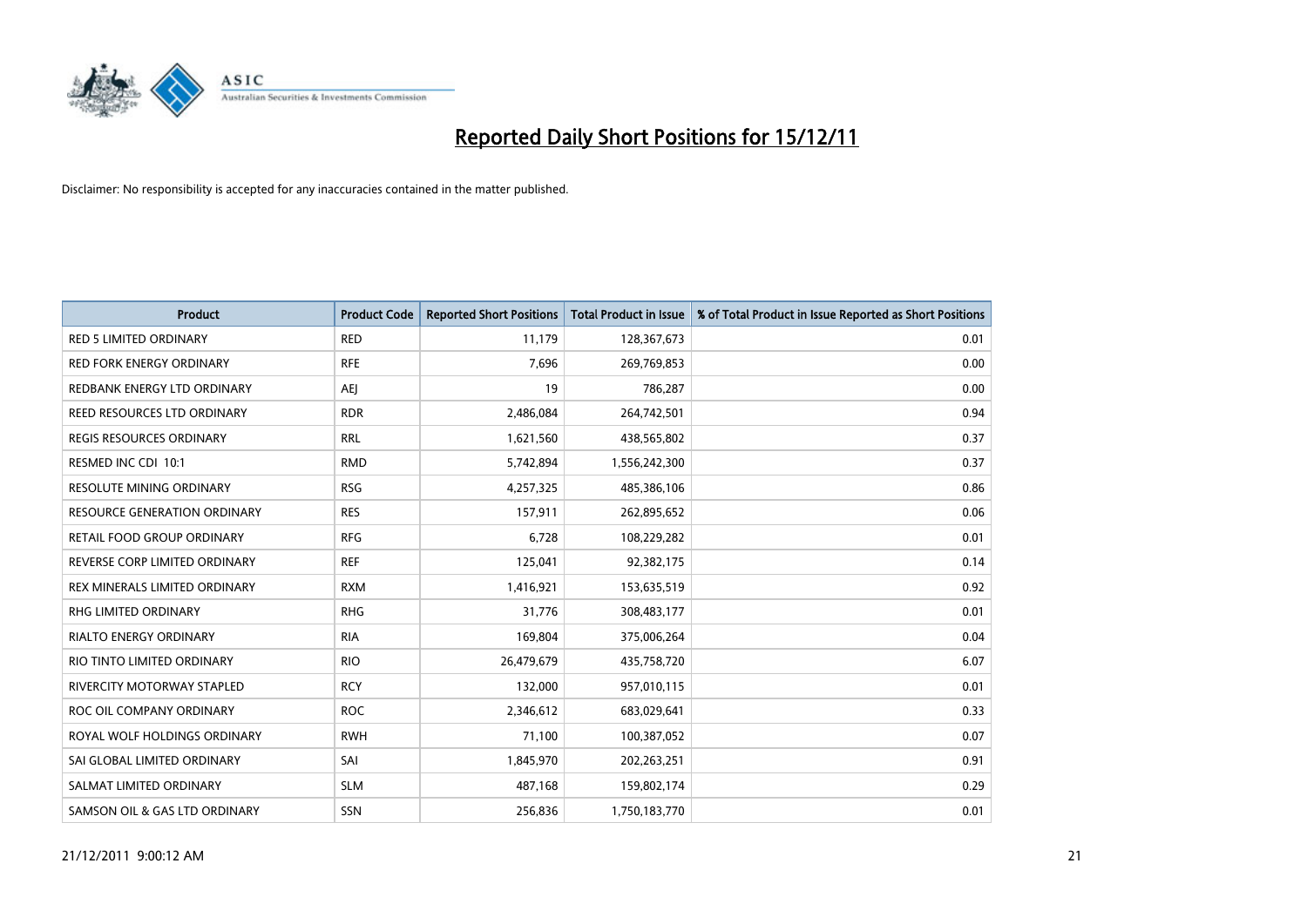

| <b>Product</b>                           | <b>Product Code</b> | <b>Reported Short Positions</b> | <b>Total Product in Issue</b> | % of Total Product in Issue Reported as Short Positions |
|------------------------------------------|---------------------|---------------------------------|-------------------------------|---------------------------------------------------------|
| SANDFIRE RESOURCES ORDINARY              | <b>SFR</b>          | 1,818,337                       | 150,946,635                   | 1.21                                                    |
| <b>SANTOS LTD ORDINARY</b>               | <b>STO</b>          | 11,526,092                      | 941,854,344                   | 1.19                                                    |
| SARACEN MINERAL ORDINARY                 | SAR                 | 121,327                         | 593,993,240                   | 0.01                                                    |
| SEDGMAN LIMITED ORDINARY                 | <b>SDM</b>          | 336,907                         | 212,215,619                   | 0.16                                                    |
| <b>SEEK LIMITED ORDINARY</b>             | <b>SEK</b>          | 15,579,608                      | 337,101,307                   | 4.62                                                    |
| SELECT HARVESTS ORDINARY                 | SHV                 | 23,149                          | 56,392,664                    | 0.04                                                    |
| SENETAS CORPORATION ORDINARY             | <b>SEN</b>          | 756,999                         | 463,105,195                   | 0.16                                                    |
| SENEX ENERGY LIMITED ORDINARY            | SXY                 | 400,000                         | 918,392,416                   | 0.04                                                    |
| SERVCORP LIMITED ORDINARY                | SRV                 | 26,183                          | 98,440,807                    | 0.03                                                    |
| SERVICE STREAM ORDINARY                  | <b>SSM</b>          | 344,663                         | 283,418,867                   | 0.12                                                    |
| SEVEN GROUP HOLDINGS CONV. RED. PREF.    | <b>SVWPA</b>        | 73,320                          | 4,963,640                     | 1.48                                                    |
| SEVEN GROUP HOLDINGS ORDINARY            | <b>SVW</b>          | 201,669                         | 306,410,281                   | 0.07                                                    |
| SEVEN WEST MEDIA LTD ORDINARY            | <b>SWM</b>          | 3,059,275                       | 645,719,542                   | 0.47                                                    |
| SIGMA PHARMACEUTICAL ORDINARY            | <b>SIP</b>          | 12,807,688                      | 1,178,626,572                 | 1.09                                                    |
| SILEX SYSTEMS ORDINARY                   | <b>SLX</b>          | 530,010                         | 170,133,997                   | 0.30                                                    |
| SILVER LAKE RESOURCE ORDINARY            | <b>SLR</b>          | 244,791                         | 206,291,063                   | 0.11                                                    |
| SIMS METAL MGMT LTD ORDINARY             | SGM                 | 3,740,359                       | 207,224,751                   | 1.79                                                    |
| SINGAPORE TELECOMM. CHESS DEPOSITARY INT | SGT                 | 6,269,335                       | 190,439,807                   | 3.27                                                    |
| SIRIUS RESOURCES NL ORDINARY             | <b>SIR</b>          | 82,500                          | 137,134,586                   | 0.06                                                    |
| SKILLED GROUP LTD ORDINARY               | <b>SKE</b>          | 59,792                          | 233,403,776                   | 0.02                                                    |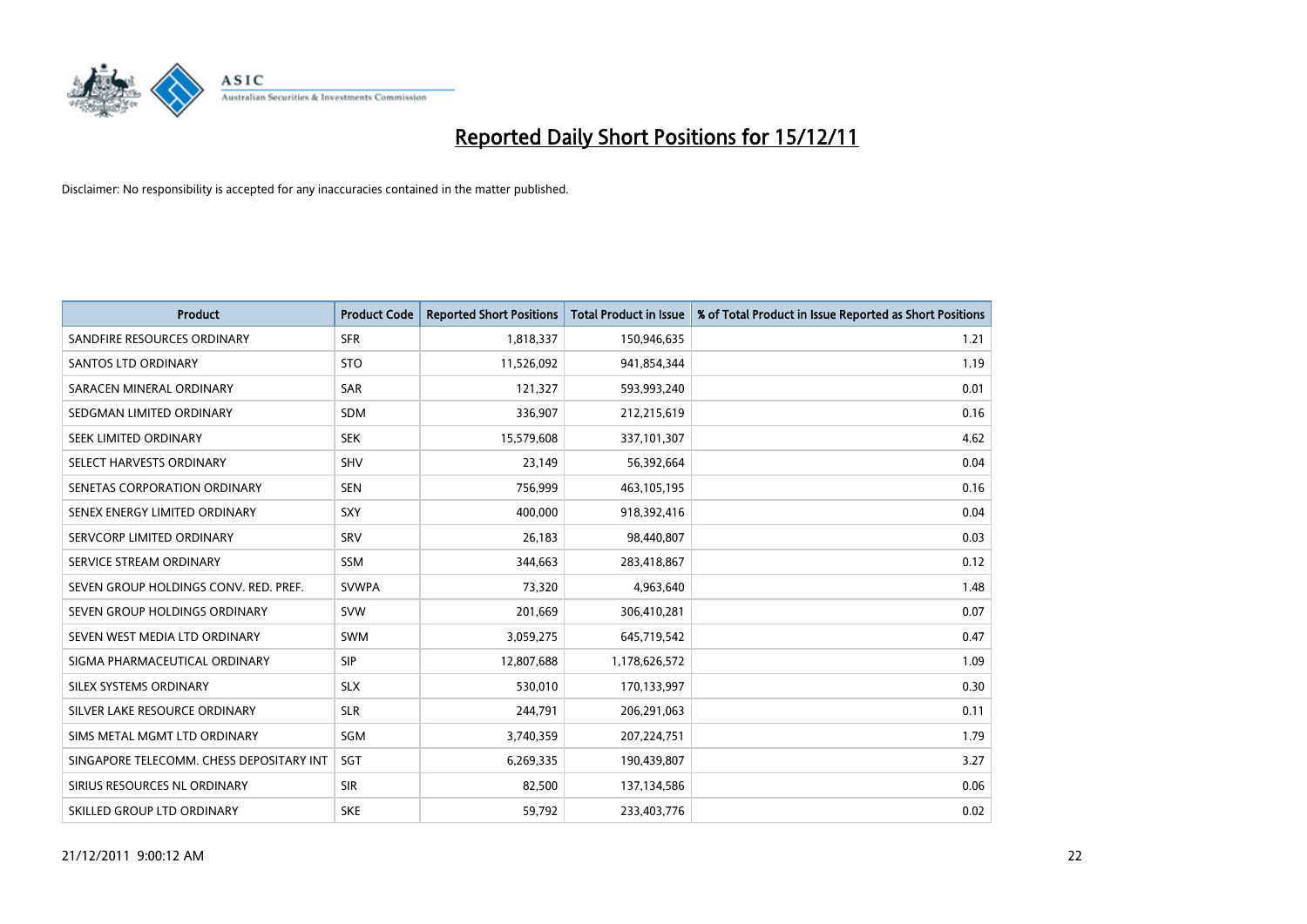

| <b>Product</b>                           | <b>Product Code</b> | <b>Reported Short Positions</b> | <b>Total Product in Issue</b> | % of Total Product in Issue Reported as Short Positions |
|------------------------------------------|---------------------|---------------------------------|-------------------------------|---------------------------------------------------------|
| SKY CITY ENTERTAIN, ORDINARY             | <b>SKC</b>          | 9,856                           | 576,958,340                   | 0.00                                                    |
| SMS MANAGEMENT, ORDINARY                 | <b>SMX</b>          | 121,362                         | 68,290,180                    | 0.17                                                    |
| SONIC HEALTHCARE ORDINARY                | <b>SHL</b>          | 5,492,356                       | 389,969,875                   | 1.40                                                    |
| SOUL PATTINSON (W.H) ORDINARY            | SOL                 | 2,035                           | 238,640,580                   | 0.00                                                    |
| SOUTH BOULDER MINES ORDINARY             | <b>STB</b>          | 155,151                         | 87,115,688                    | 0.17                                                    |
| SP AUSNET STAPLED SECURITIES             | <b>SPN</b>          | 4,912,358                       | 2,850,932,204                 | 0.16                                                    |
| SPARK INFRASTRUCTURE STAPLED NOTE & UNIT | SKI                 | 17,390,919                      | 1,326,734,264                 | 1.29                                                    |
| SPDR 200 FUND ETF UNITS                  | <b>STW</b>          | 8                               | 51,878,556                    | 0.00                                                    |
| SPECIALTY FASHION ORDINARY               | <b>SFH</b>          | 642,512                         | 192,086,121                   | 0.34                                                    |
| SPOTLESS GROUP LTD ORDINARY              | <b>SPT</b>          | 1,105,521                       | 265,454,407                   | 0.41                                                    |
| ST BARBARA LIMITED ORDINARY              | <b>SBM</b>          | 6,698,356                       | 325,615,389                   | 2.08                                                    |
| STANMORE COAL LTD ORDINARY               | <b>SMR</b>          | 17,231                          | 146,276,367                   | 0.01                                                    |
| STARPHARMA HOLDINGS ORDINARY             | <b>SPL</b>          | 1,828,616                       | 277,804,020                   | 0.65                                                    |
| STH AMERICAN COR LTD ORDINARY            | SAY                 | 9,200                           | 257,785,604                   | 0.00                                                    |
| STHN CROSS MEDIA ORDINARY                | <b>SXL</b>          | 3,246,946                       | 705,766,444                   | 0.46                                                    |
| STOCKLAND UNITS/ORD STAPLED              | <b>SGP</b>          | 22,489,916                      | 2,316,509,153                 | 0.95                                                    |
| STRAITS RES LTD. ORDINARY                | SRO                 | 495,242                         | 324,796,141                   | 0.15                                                    |
| STW COMMUNICATIONS ORDINARY              | SGN                 | 257,015                         | 363,403,799                   | 0.06                                                    |
| SUNCORP GROUP LTD ORDINARY               | <b>SUN</b>          | 8,935,046                       | 1,286,600,980                 | 0.68                                                    |
| SUNDANCE ENERGY ORDINARY                 | <b>SEA</b>          | 166,786                         | 277,098,474                   | 0.06                                                    |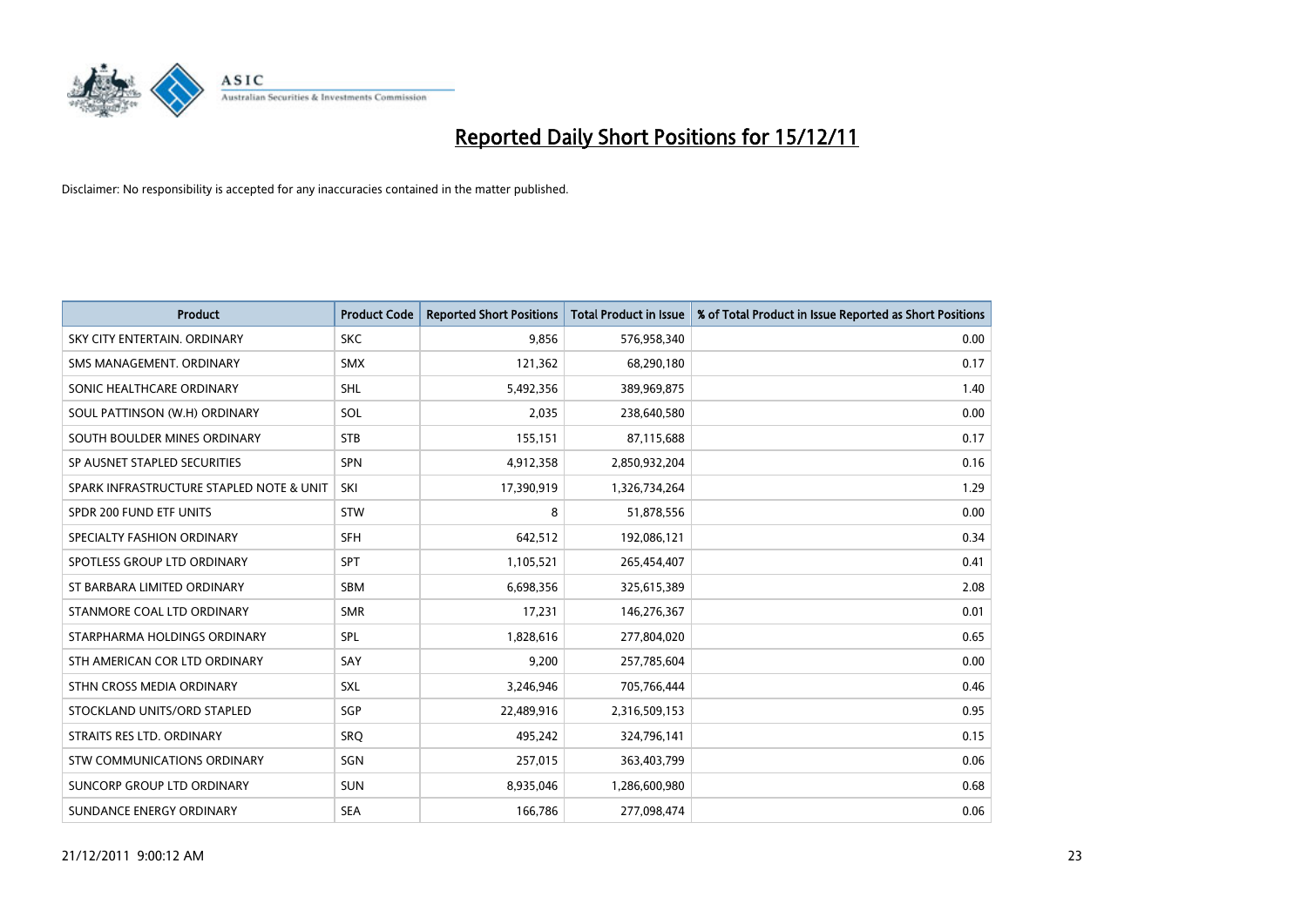

| <b>Product</b>                       | <b>Product Code</b> | <b>Reported Short Positions</b> | <b>Total Product in Issue</b> | % of Total Product in Issue Reported as Short Positions |
|--------------------------------------|---------------------|---------------------------------|-------------------------------|---------------------------------------------------------|
| SUNDANCE RESOURCES ORDINARY          | <b>SDL</b>          | 3,685,620                       | 2,918,672,169                 | 0.11                                                    |
| SUNLAND GROUP LTD ORDINARY           | <b>SDG</b>          | 26,203                          | 201,578,526                   | 0.01                                                    |
| SUPER RET REP LTD ORDINARY           | <b>SUL</b>          | 1,754,812                       | 194,754,593                   | 0.90                                                    |
| SWICK MINING ORDINARY                | <b>SWK</b>          | 1,548                           | 237,024,970                   | 0.00                                                    |
| SYMEX HOLDINGS ORDINARY              | <b>SYM</b>          | 6.633                           | 191,593,493                   | 0.00                                                    |
| TABCORP HOLDINGS LTD ORDINARY        | <b>TAH</b>          | 3,590,328                       | 712,805,880                   | 0.51                                                    |
| <b>TALENT2 INTERNATION ORDINARY</b>  | <b>TWO</b>          | 7                               | 147,403,701                   | 0.00                                                    |
| TANAMI GOLD NL ORDINARY              | <b>TAM</b>          | 149,879                         | 260,997,677                   | 0.06                                                    |
| TAP OIL LIMITED ORDINARY             | <b>TAP</b>          | 3,080,907                       | 240,995,311                   | 1.29                                                    |
| TASSAL GROUP LIMITED ORDINARY        | <b>TGR</b>          | 101,651                         | 146,304,404                   | 0.07                                                    |
| <b>TATTS GROUP LTD ORDINARY</b>      | <b>TTS</b>          | 12,780,457                      | 1,340,758,701                 | 0.95                                                    |
| <b>TELECOM CORPORATION ORDINARY</b>  | <b>TEL</b>          | 9,226,339                       | 1,925,409,580                 | 0.46                                                    |
| <b>TELSTRA CORPORATION, ORDINARY</b> | <b>TLS</b>          | 37,044,565                      | 12,443,074,357                | 0.27                                                    |
| TEN NETWORK HOLDINGS ORDINARY        | <b>TEN</b>          | 49,963,517                      | 1,045,236,720                 | 4.81                                                    |
| TERANGA GOLD CORP CDI 1:1            | <b>TGZ</b>          | 175,133                         | 156,228,063                   | 0.10                                                    |
| TFS CORPORATION LTD ORDINARY         | <b>TFC</b>          | 100,515                         | 279,621,829                   | 0.04                                                    |
| THAKRAL HOLDINGS GRP ORDINARY/UNIT   | <b>THG</b>          | $\overline{2}$                  | 585,365,014                   | 0.00                                                    |
| THE REJECT SHOP ORDINARY             | <b>TRS</b>          | 1,563,138                       | 26,071,170                    | 5.97                                                    |
| THOR MINING PLC CHESS DEPOSITARY 1:1 | <b>THR</b>          | 2,307                           | 222,489,120                   | 0.00                                                    |
| THORN GROUP LIMITED ORDINARY         | <b>TGA</b>          | 74.994                          | 146,091,970                   | 0.04                                                    |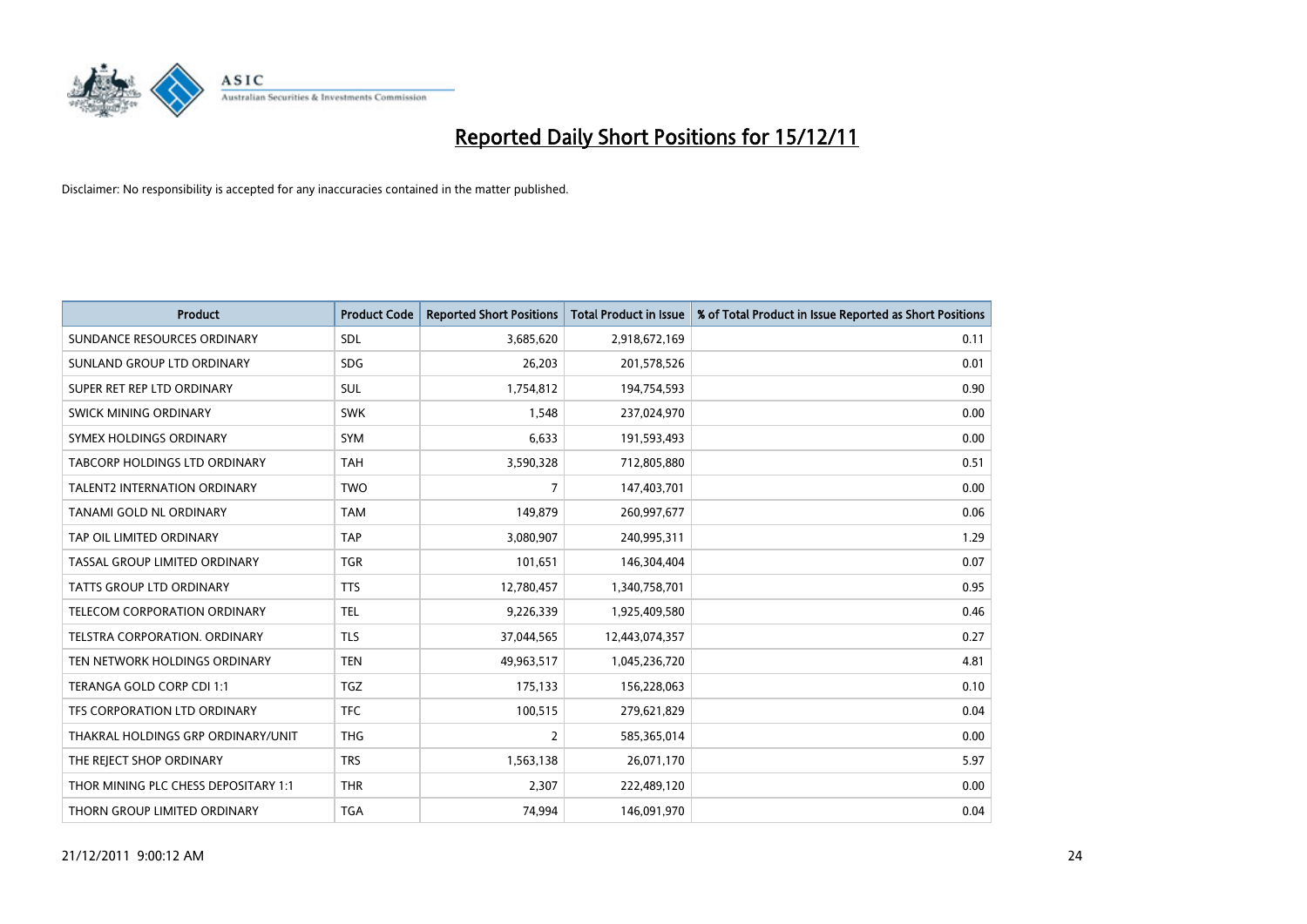

| <b>Product</b>                       | <b>Product Code</b> | <b>Reported Short Positions</b> | <b>Total Product in Issue</b> | % of Total Product in Issue Reported as Short Positions |
|--------------------------------------|---------------------|---------------------------------|-------------------------------|---------------------------------------------------------|
| <b>TIGER RESOURCES ORDINARY</b>      | <b>TGS</b>          | 2,516,879                       | 671,110,549                   | 0.35                                                    |
| TISHMAN SPEYER UNITS                 | <b>TSO</b>          | 41,524                          | 338,440,904                   | 0.01                                                    |
| TNG LIMITED ORDINARY                 | <b>TNG</b>          | 4.321                           | 284,803,062                   | 0.00                                                    |
| TOLL HOLDINGS LTD ORDINARY           | <b>TOL</b>          | 21,745,312                      | 717,133,875                   | 3.03                                                    |
| TORO ENERGY LIMITED ORDINARY         | <b>TOE</b>          | 35,404                          | 975,436,676                   | 0.00                                                    |
| <b>TOWER LIMITED ORDINARY</b>        | <b>TWR</b>          | 689,519                         | 265,176,580                   | 0.26                                                    |
| TOX FREE SOLUTIONS ORDINARY          | <b>TOX</b>          | 15,801                          | 97,626,882                    | 0.01                                                    |
| TPG TELECOM LIMITED ORDINARY         | <b>TPM</b>          | 3,263,603                       | 793,808,141                   | 0.40                                                    |
| <b>TRANSFIELD SERVICES ORDINARY</b>  | <b>TSE</b>          | 3,953,158                       | 546,763,410                   | 0.71                                                    |
| TRANSPACIFIC INDUST, ORDINARY        | <b>TPI</b>          | 8,411,738                       | 1,578,209,025                 | 0.52                                                    |
| TRANSURBAN GROUP TRIPLE STAPLED SEC. | <b>TCL</b>          | 4,181,413                       | 1,451,447,154                 | 0.27                                                    |
| TREASURY WINE ESTATE ORDINARY        | <b>TWE</b>          | 12,787,437                      | 647,227,144                   | 1.98                                                    |
| TRINITY GROUP STAPLED SECURITIES     | <b>TCO</b>          | 3,419                           | 193,235,631                   | 0.00                                                    |
| TROY RESOURCES NL ORDINARY           | <b>TRY</b>          | 75,349                          | 88,549,823                    | 0.08                                                    |
| <b>UGL LIMITED ORDINARY</b>          | UGL                 | 4,223,768                       | 166,047,171                   | 2.55                                                    |
| UNILIFE CORPORATION CDI 6:1          | <b>UNS</b>          | 211,168                         | 260,848,758                   | 0.08                                                    |
| UXC LIMITED ORDINARY                 | <b>UXC</b>          | 7,805                           | 306,933,250                   | 0.00                                                    |
| <b>VDM GROUP LIMITED ORDINARY</b>    | <b>VMG</b>          | 11,116                          | 932,485,103                   | 0.00                                                    |
| <b>VENTNOR RES LTD ORDINARY</b>      | <b>VRX</b>          | 3,511                           | 43,038,500                    | 0.01                                                    |
| <b>VENTURE MINERALS ORDINARY</b>     | <b>VMS</b>          | 343,824                         | 221,093,592                   | 0.15                                                    |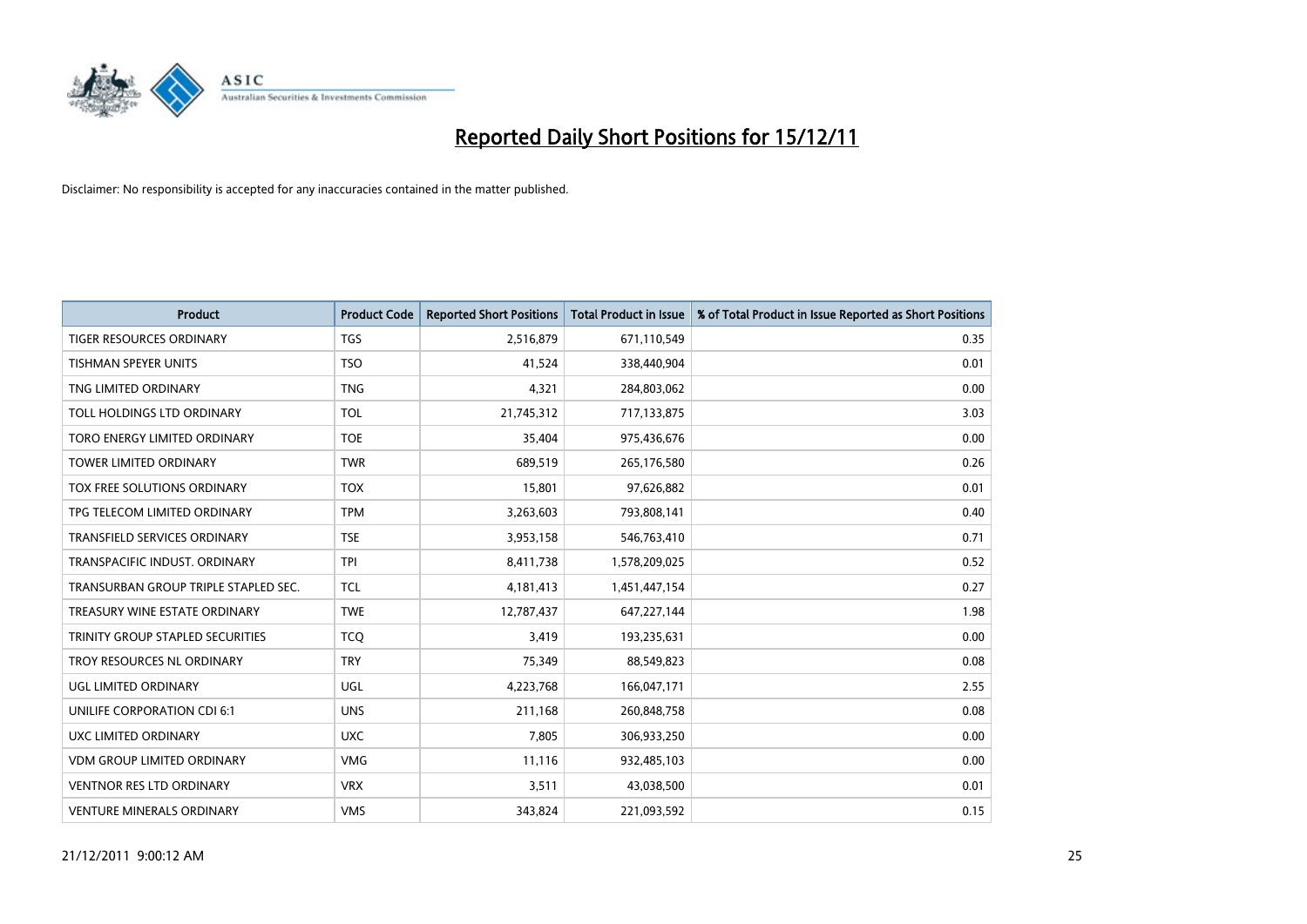

| <b>Product</b>                         | <b>Product Code</b> | <b>Reported Short Positions</b> | <b>Total Product in Issue</b> | % of Total Product in Issue Reported as Short Positions |
|----------------------------------------|---------------------|---------------------------------|-------------------------------|---------------------------------------------------------|
| <b>VIEW RESOURCES LTD ORDINARY</b>     | <b>VRE</b>          | 1,760                           | 881,953,670                   | 0.00                                                    |
| VIRGIN AUS HLDG LTD ORDINARY           | <b>VAH</b>          | 24,661,577                      | 2,210,197,600                 | 1.11                                                    |
| <b>VITA GROUP LTD ORDINARY</b>         | <b>VTG</b>          | 75,190                          | 142,499,800                   | 0.05                                                    |
| VITERRA INC CDI 1:1                    | <b>VTA</b>          | 3,828                           | 68,629,939                    | 0.01                                                    |
| <b>WATPAC LIMITED ORDINARY</b>         | <b>WTP</b>          | 16,461                          | 185,160,973                   | 0.00                                                    |
| <b>WDS LIMITED ORDINARY</b>            | <b>WDS</b>          | 701                             | 144,740,614                   | 0.00                                                    |
| WEBIET LIMITED ORDINARY                | <b>WEB</b>          | 63,294                          | 73,180,426                    | 0.09                                                    |
| WESFARMERS LIMITED ORDINARY            | <b>WES</b>          | 29,415,114                      | 1,005,896,289                 | 2.93                                                    |
| WESFARMERS LIMITED PARTIALLY PROTECTED | <b>WESN</b>         | 82,755                          | 151,175,873                   | 0.06                                                    |
| <b>WESTERN AREAS NL ORDINARY</b>       | <b>WSA</b>          | 9,961,789                       | 179,735,899                   | 5.54                                                    |
| WESTERN DESERT RES. ORDINARY           | <b>WDR</b>          | 948                             | 207,477,648                   | 0.00                                                    |
| WESTFIELD GROUP ORD/UNIT STAPLED SEC   | <b>WDC</b>          | 9,877,224                       | 2,308,988,539                 | 0.41                                                    |
| WESTFIELD RETAIL TST UNIT STAPLED      | <b>WRT</b>          | 44,249,716                      | 3,054,166,195                 | 1.41                                                    |
| <b>WESTPAC BANKING CORP ORDINARY</b>   | <b>WBC</b>          | 74,696,494                      | 3,032,149,801                 | 2.42                                                    |
| WHITE ENERGY COMPANY ORDINARY          | <b>WEC</b>          | 8,721,416                       | 316,104,241                   | 2.77                                                    |
| WHITEHAVEN COAL ORDINARY               | <b>WHC</b>          | 8,218,970                       | 494,615,082                   | 1.64                                                    |
| WHK GROUP LIMITED ORDINARY             | <b>WHG</b>          | 34,194                          | 265,200,652                   | 0.01                                                    |
| <b>WILDHORSE ENERGY ORDINARY</b>       | <b>WHE</b>          | 26,413                          | 250,928,627                   | 0.01                                                    |
| WINDIMURRA VANADIUM ORDINARY           | <b>WVL</b>          | 163,685                         | 154,278,674                   | 0.11                                                    |
| WOODSIDE PETROLEUM ORDINARY            | <b>WPL</b>          | 1,813,968                       | 805,671,604                   | 0.20                                                    |